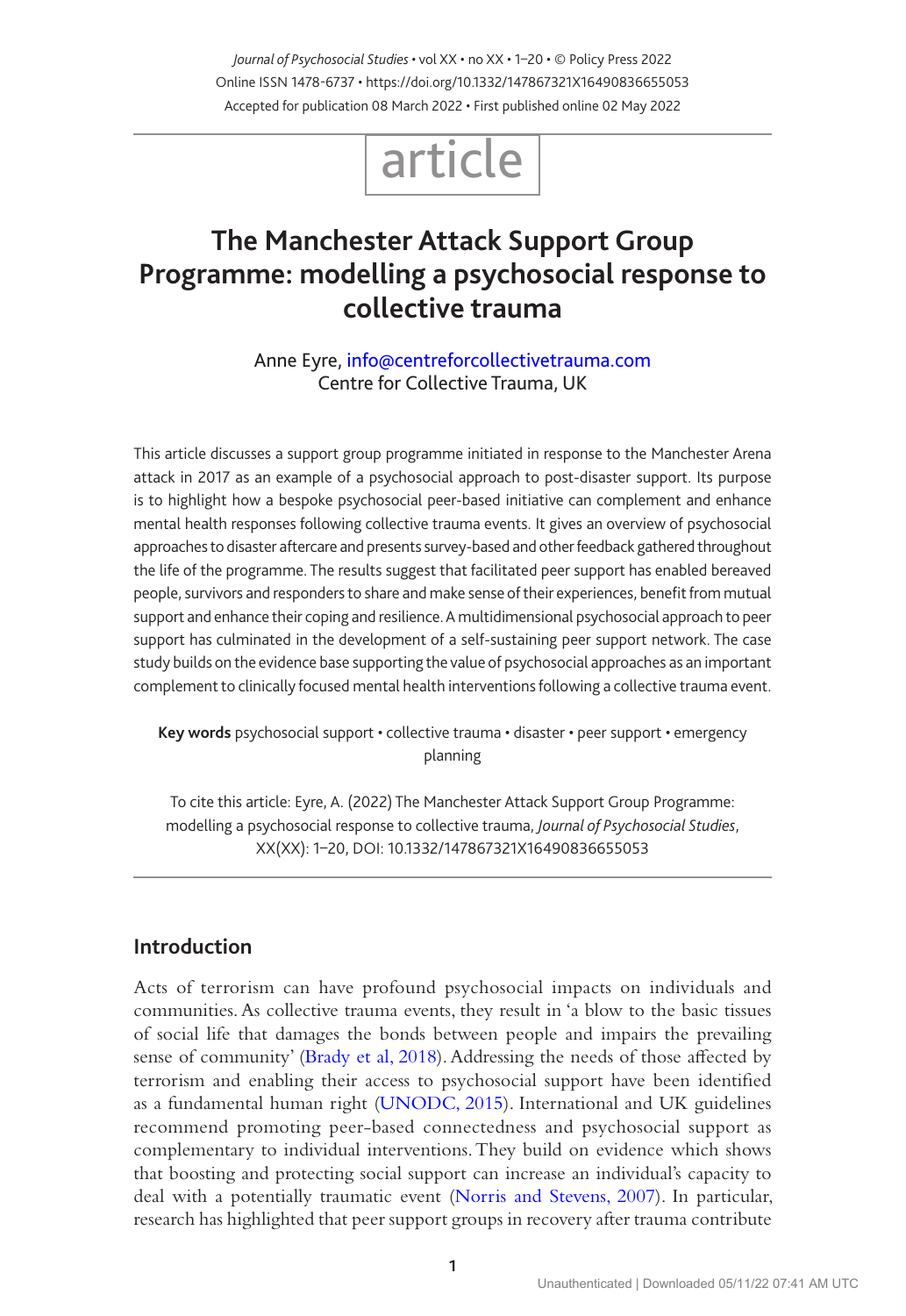positively to sense-making processes, narrative co-creation and identity construction [\(Van de Ven, 2020\)](#page-19-1). However, relatively few examples of psychosocial peer support programmes feature in the peer-reviewed literature.

Recent research by [Rew \(2021\)](#page-18-1) with more than 80 terrorism survivors, including from the 2017 Manchester Arena attack, has highlighted an overwhelming preference by those affected by terrorism to seek support through peers who have experienced the same event as opposed to seeking support through professional, established victim support organisations. Her study found clear evidence that individuals felt that formal support often lacked personalisation in terms of the support offered. Respondents felt they were just one of many individuals looking for support and that a standard set programme was all that could be offered ([Rew, 2021](#page-18-1): 72).

This article describes the rationale for and development of a peer support group programme devised as a psychosocial intervention to complement and enhance mental health interventions following collective trauma. Building on theoretical frameworks of trauma psychology and peer support, the role of peers in psychosocial support is presented with particular reference to forms of peer support group following UK disasters. International psychosocial recommendations following major emergencies are then considered, followed by UK guidelines on psychosocial care after major incidents. Illustrating the application of these recommendations in practice, the Manchester Attack Support Group Programme (MASGP) is then described, followed by a brief evaluation of and feedback about the programme. Finally, the article considers future directions and how this model of psychosocial support could be applied after other major incidents.

## **Collective trauma, peer support and psychosocial studies**

'Collective trauma' is a social and psychological concept that emerges when individual traumatic experiences massify (many individuals are traumatised), aggregate (through shared and relatable experience) and, as such, become part of the collective psyche [\(Cherapanov, 2020\)](#page-16-1). Disciplines such as the social psychology of trauma offer deeper insights into the experiences of, and responses to, trauma by highlighting the interconnectedness of the clinical and social domains in trauma studies. Studies have shown that shared trauma history can become a unifying experience by establishing a common frame of reference where victims can relate to and support each other and share information and resources.

Research in clinical psychology and social psychiatry has also highlighted the importance of social factors and co-created identities for outcomes following trauma. [Muldoon et al \(2019\)](#page-17-0) suggest that the strong social identities that result from defining oneself in terms of a larger collective can be an important source of strength, and that where old or new positive identities are reinvigorated or extend the self, this can be a basis for post-traumatic growth.

This article reflects one of the guiding principles and fundamental assumptions within these approaches and in psychosocial studies, namely that subjective experience is interwoven with social life. It builds on learning that integrates the individual and collective dimensions of trauma and reviews the value and importance of peer support within this context. While peer support is part of a 'personal journey' ([Walker](#page-19-2)  [and Peterson, 2021](#page-19-2): 224), it also operates within a complex system comprising the individual, the community and the wider social structure. An exploration of peer support in this context is, it is suggested, relevant to both academics and policy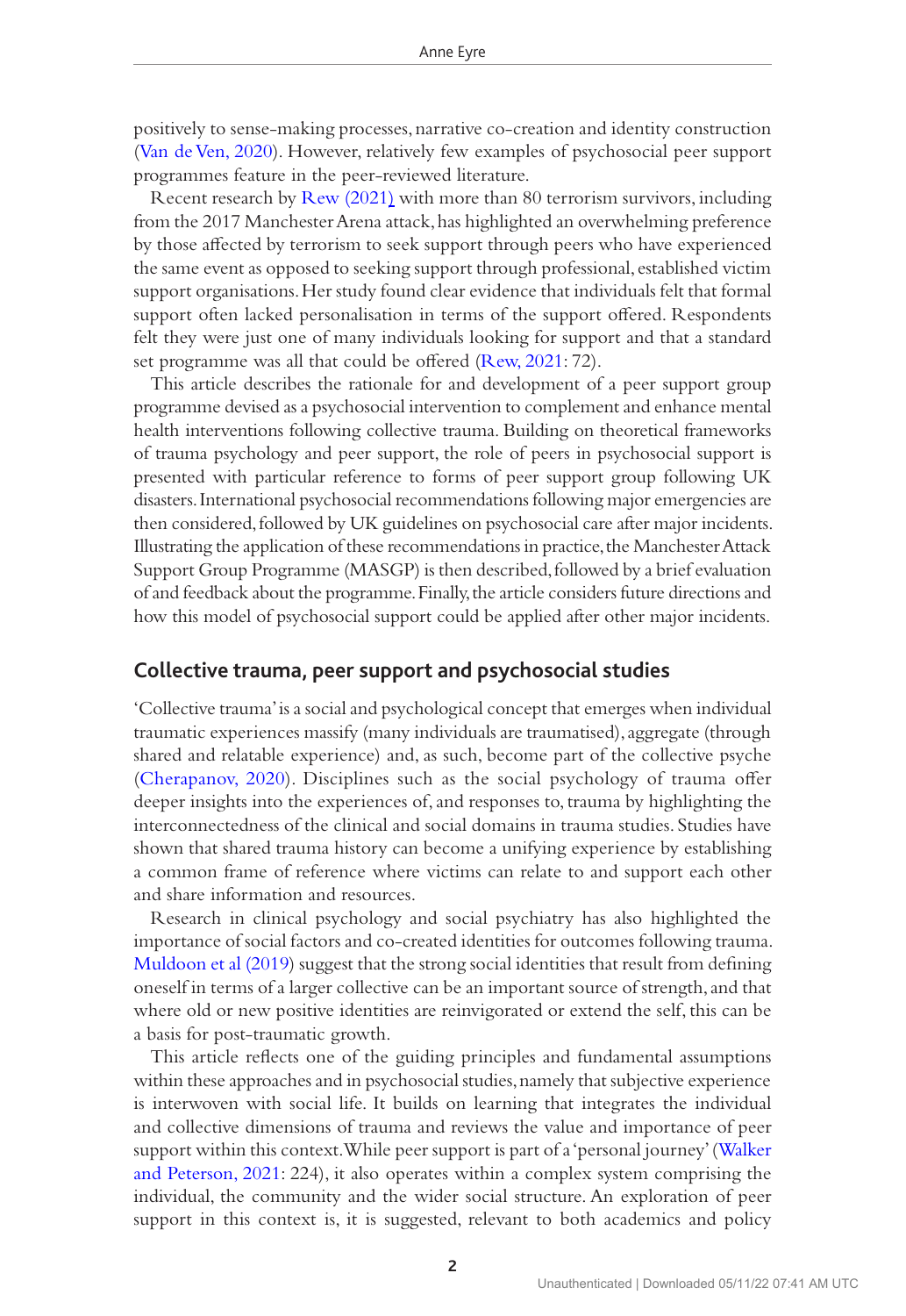makers interested in the links between the psyche and the social and in psychosocial responses to future collective tragedy. Given the proliferation of collective trauma and soothsaying predictions around more and worse disasters in future [\(Quarantelli,](#page-18-2)  [1991\)](#page-18-2), it is also timely.

## **The role of peers in psychosocial support**

The concept of 'peer support' has a rich history and while 'it's a safe and happy assumption that as long as humanity has existed, human beings have helped each other out' [\(Shaw, 2014:](#page-18-3) 6), peer support has evolved as a group/community intervention in response to and as a complement to individual models of treatment or therapy. While there are many different definitions and meanings of the term 'peer support', it is inherently a psychosocial concept within mental health, reflecting the interaction between individual and social experiences, thought and behaviour. The group context is significant here because peer support is about sharing emotions and experiences through story exchange with people who have endured a similar experience. It takes those similar experiences as a starting point for creating empathic understanding and mutual support and is based on principles such as respect, trust, shared responsibilities and mutual support [\(Van de Ven, 2020\)](#page-19-1).

In their general literature review of peer support and peer support services, [Shalaby](#page-18-4)  [and Agyapong \(2020](#page-18-4)) highlight how self-help groups – as the oldest and most pervasive types of peer support – reach back beyond the earliest asylums, psychiatric models around madness and diagnostic criteria. It was in response to these kinds of 'treatment' settings that the Alleged Lunatic Friends' Society – the earliest peer support group in mental health – was founded in England in the middle of the 19th century ([Hervey,](#page-17-1)  [1986\)](#page-17-1). A broader definition such as Penney's [\(2018:](#page-18-5) 1) is useful here, defining a *peer* as 'an equal, someone with whom one shares demographic or social similarities', and *support* as expressing 'the kind of deeply felt empathy, encouragement, and assistance that people with shared experiences can offer one another within a reciprocal relationship'. Penney also refers to peer support as an organised strategy for giving and receiving help, which can be understood as an extension of the natural human tendency to respond compassionately to shared difficulty.

[Mead et al \(2001](#page-17-2): 6–7) emphasise the importance of this peer dimension being 'not based on psychiatric models and diagnostic criteria'. It is about understanding another's situation empathically through the shared experience of emotional and psychological pain: 'When people find affiliation with others they feel are "like" them, they feel a connection.' They explain the advantage of this peer connection over other forms of intervention or approach: This affiliation 'is a deep, holistic understanding based on mutual experience where people are able to "be" with each other without the constraints of traditional (expert/patient) relationships'.

Given the rapid growth of peer support and the need to ensure it grows with integrity, an international consortium of peer leaders has produced a charter on the guiding values, principles and practices of peer support [\(Stratford et al, 2017](#page-18-6)). The peer leaders highlight the importance of lived experience and the wisdom accrued by this as channelled through peer support and the value of sharing personal experiences as a fundamental element. Quoting [Beales and Wilson \(2014](#page-16-2): 5), they state: 'The rule of thumb should always be that if it is a role that you could do without lived experience of mental health issues, it cannot be peer support' ([Stratford et al, 2017](#page-18-6): 2).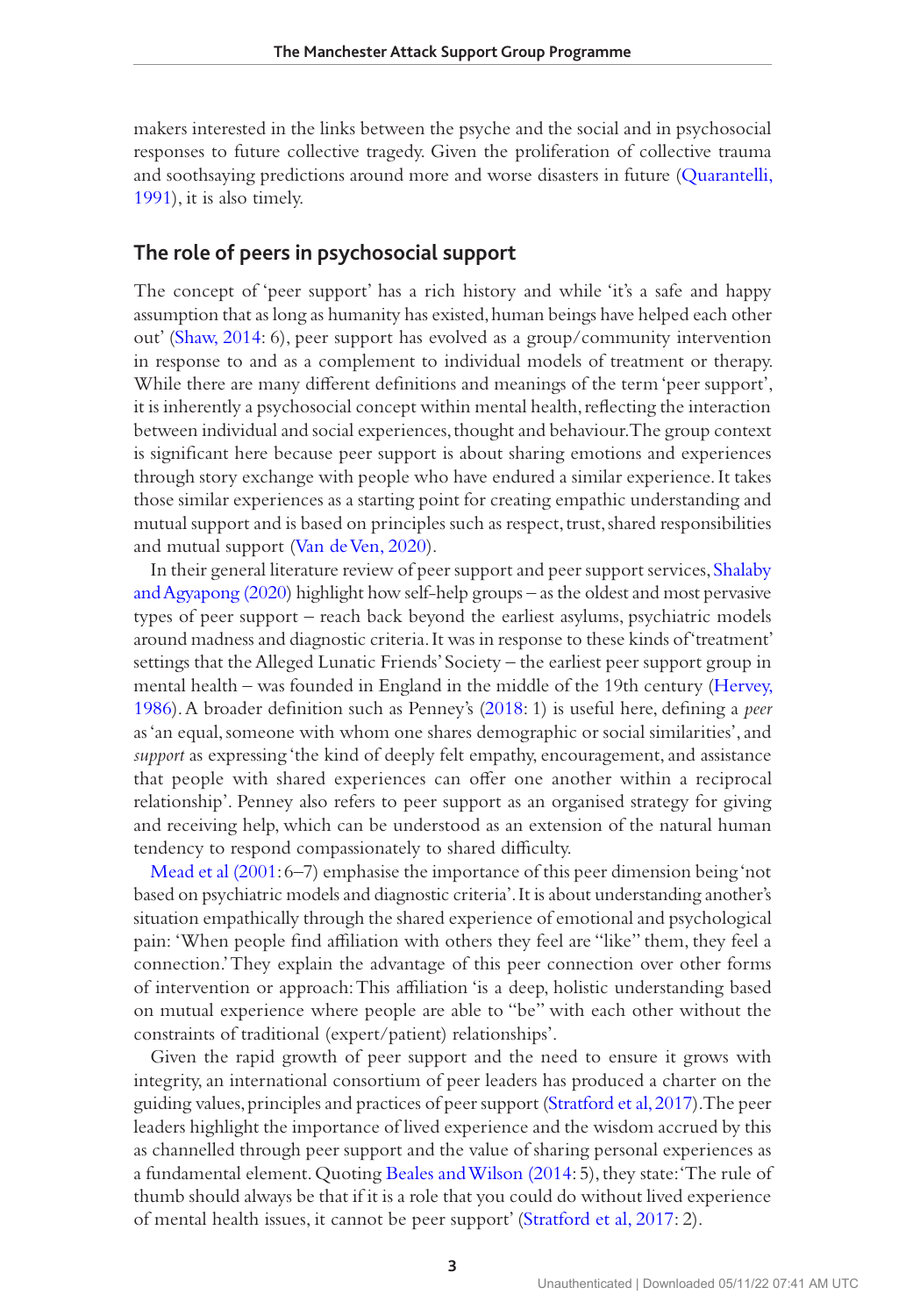Given these wide-ranging approaches and applications, researchers stress the importance of being clear and maintaining integrity ([Stratford et al, 2017:](#page-18-6) 2) when defining the meaning and nature of 'peer support'. [Penney \(2018:](#page-18-7) 1) agrees, commenting on the fact that there is no agreed-upon definition of the term. However, by examining the history of peer support, reviewers have differentiated between two major categories that are often conflated in the literature: *peer-developed or informal peer support*; and formal or *intentional peer support*, which evolved later. [Penney \(2018\)](#page-18-7), for example, describes how in the United States (US), peer-developed peer support first originated in informal self-help and consciousness-raising groups. Organised in the 1970s by the ex-psychiatric patients' movement, these grassroots, relatively unstructured forms of self-help involved equitable horizontal relationships based on the principles of empowerment, self-healing, community and voluntariness. In the 1990s, these informal forms of self-help evolved into more structured, independent, peer-run, non-profit organisations, generally with some government funding.

More formalised peer support approaches include intentional peer support. This involves a more theoretically based, manualised approach that recognises the central role that trauma plays in the experience, diagnosis and treatment of people and highlights the importance of a trauma-informed approach to peer support [\(Mead,](#page-17-3)  [2014\)](#page-17-3). As it has developed, formal or intentional peer support has diverged from peer-developed peer support by including more paraprofessional and hierarchical roles, often in traditional mental health settings and programmes [\(Faulkner and Basset,](#page-17-4)  [2012\)](#page-17-4). The rapid growth of peer support services, peer support worker roles and terms such as 'peer mentor' and 'peer specialist' has somewhat added to the confusion around the meaning and application of peer support, as there is now much variation in definitions, job titles and service roles ([Penney, 2018](#page-18-7): 3).

[Penney \(2018:](#page-18-7) 8) states that it is perhaps not surprising that much of the literature reviewed conflates a variety of peer-delivered services with 'peer support' because peer-developed peer support approaches are not generally available in clinical settings. This is significant because it ties in with the kinds of evaluation measures that focus more on individualistic and clinical outcomes than on other variables. Penney looks forward to the possibility of further research looking at the effects of peer-developed approaches to peer support implemented in peer-run programmes, using non-clinical outcome measures that correspond to the principles and practices of peer-developed peer support [\(2018](#page-18-5): 9). The value of this, she suggests, includes promoting the expansion of services that are congruent with the original, peer-developed meaning of peer support ([2018](#page-18-5): 9).

[Van de Ven \(2020](#page-19-1)) responds to Penney's call for research focusing on non-clinical outcomes and further addresses the limitations of peer support studies reflecting strong positivist clinical measures. She highlights how rather abstract, instrumental and quantitative approaches to peer support within medicine and mental health care research tend to measure its 'effectiveness' in terms of outcome variables such as better health and wellbeing at the expense of doing justice to the collective experience of narrating and connecting. Instead, and in line with the current stream of and demand for empirical research in narrative victimology and criminology, she uses a narrative approach to explore how peer support in the aftermath of trauma functions as a vehicle for identity change and reconstruction and identifies how processes of sense making and identity construction unfold over time. Using observational methods, she found that over the course of peer support meetings, processes of confirmation and normalisation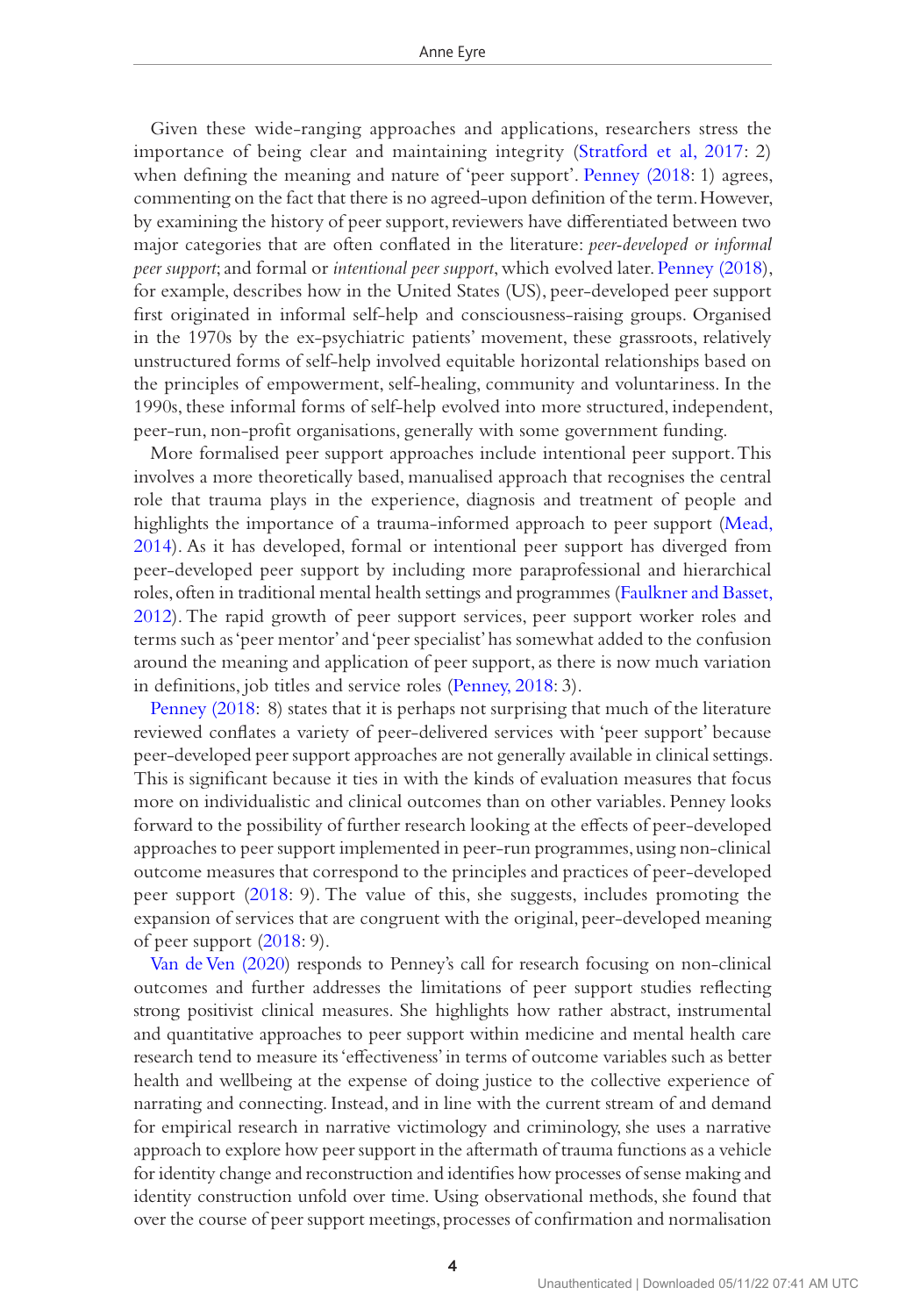contribute to the sense making of a traumatic experience and to the construction of post-trauma identity. Such approaches to peer support show how, through listening and talking to people who have endured a similar traumatic experience, people are able to both gain self-awareness and help others. 'Through this cocreation of a recovery narrative, an identity shift takes place' [\(Van de Ven, 2020](#page-19-1): 1835). In line with other studies identifying phases of growth within peer support settings, Van de Ven thus highlights the importance of the peer support setting in particular as an arena for the creation of a recovery narrative and as a self-help strategy in the recovery process.

## **Peer support following collective trauma**

The impetus to connect with others for peer support is also a common instinct and response following collective tragedy. Across the world the multitude of groups formed by bereaved people and survivors after particular disasters exemplifies this. [Eyre and](#page-16-3)  [Dix \(2014\)](#page-16-3) refer to the sense of a 'common bond' among those affected by disaster that explains this. The acknowledgement and recognition of common experience enables group members to 'open up completely, without fear of judgment, about the most difficult aspects of their experience' [\(2014:](#page-16-3) 19).

Forms and functions of peer support in the context of collective trauma events have been outlined by [Eyre \(2019\)](#page-16-4) within the landscape of post-disaster psychosocial support. She describes how, across time and culture, both informal and more organised formal peer support has helped individuals and communities to process traumatic grief and complex loss in the aftermath of mass fatality incidents. An early example was after the 1942 Cocoanut Grove fire in the US. Lindemann's study of bereaved survivors [\(1994](#page-17-5)) highlighted the importance in people's recovery of reconstructing social ties and connecting with others through the formation of new relationships. His work was a seminal contribution to understanding grief and trauma recovery in a psychosocial context ([Rosenfeld, 2018\)](#page-18-8). A further example of peer support came after the Aberfan disaster in Wales in 1966 in which 144 people, including 116 children, were tragically killed. A group of young mothers from the village spontaneously came together to form a support group. Connected by their mutual experience and understanding of collective loss, they met up a few months after the disaster to provide friendship and mutual support. Sixty years later, they continued to meet for weekly tea-and-chat gatherings [\(Hill, 2016\)](#page-17-6).

The advantage of these informal initiatives with their inherent validation and empathy over 'professional' interventions at the time is highlighted by Aberfan survivor, Gaynor Madgwick. She describes her interaction as an eight-year-old with psychiatrists after the disaster as both terrifying and stigmatising. The medical tests she and other young survivors endured for identifying mental impact and compensation assessment purposes [\(BBC News, 2021\)](#page-16-5) were experienced as 'space tests with wires jelled to my head with metal clips … No one can imagine how I was feeling' ([Madgwick,](#page-17-7)  [1996:](#page-17-7) 45–6). Such interventions reinforced stigma and notions of madness. Even well after this period (and some might even argue still today), elements of the mental health profession and post-disaster psychological intervention were dominated by assumptions of disaster victims as being 'mad, bad or sad' ([Eyre and Dix, 2014](#page-16-3)).

During the  $1980s - a$  decade of disasters in the UK – many independent peer support groups were initiated by and for those directly affected by particular incidents. Their membership consisted of bereaved family members or survivors or sometimes a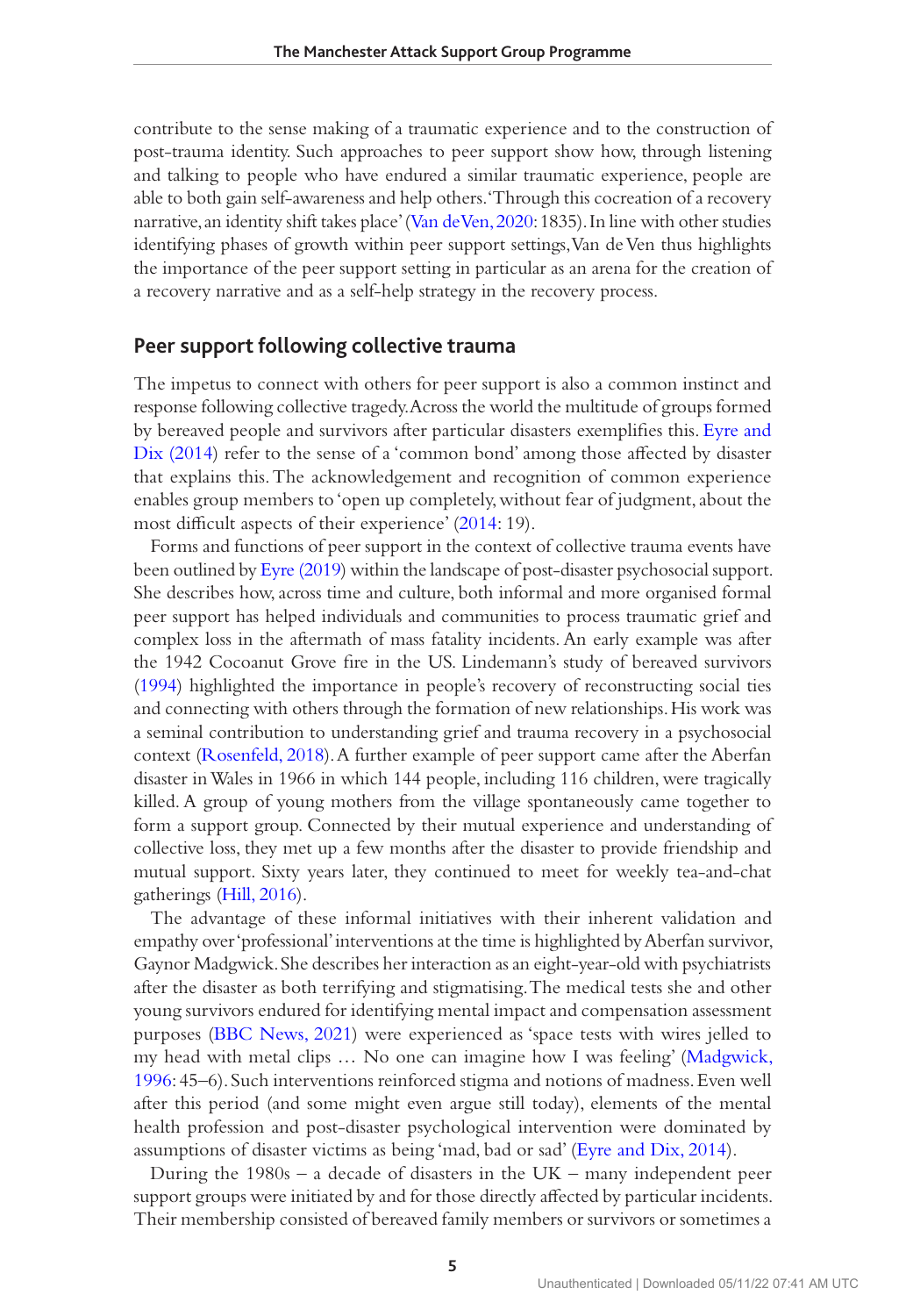mixture of both. In the absence of coordination and central information points, such as those now provided through police family liaison officers and formal humanitarian assistance arrangements, such groups emerged to provide mutual support, share information and activate collectively for the pursuit of common goals such as answers, the prevention of similar incidents and/or legal outcomes [\(Spooner, 1990](#page-18-9)). Examples included the King's Cross Families' Action Group (following the Underground fire in 1987); the Herald Families' Association (following the sinking of the Herald of Free Enterprise off Zeebrugge); UK Families Flight 103 (after the 1988 Lockerbie Disaster); the Hillsborough Family Support Group (for bereaved families from the Hillsborough Stadium disaster in 1989); and the Marchioness Action Group (after the 1989 sinking of the Marchioness pleasure boat on the River Thames).

Such groups were similar in form and function to the kinds of informal, peerdeveloped peer support initiatives described by Penney et al, noted earlier in this article, combining informal self-help with consciousness-raising in reaction to negative experiences of the authorities' responses and a lack of accountability for predictable and preventable tragedy. In addition to activism around particular incidents (such as campaigning for better ferry, airline or riverboat safety), group members provided the kind of mutual support and understanding often unavailable from family members, friends and wider society and a haven from the ostracism frequently associated with being disaster victims.

In 1991, bereaved people and survivors from a number of these disasters, along with representative family support groups, came together to form the umbrella organisation Disaster Action – an independent, peer-led association ([Eyre and Dix, 2014](#page-16-3)). Forged in the pursuit of three aims – accountability, support and prevention – Disaster Action combined mutual understanding and peer support with campaigning, education and advisory services. It arose as a model example of a peer-run organisation with a clear vision, constitution, organisational structure and executive roles. Disaster Action's vision, principles and practices embody the kind of more formal, intentional peer support approach expounded by Penney et al, with peers naturally coming to understand their problems in the larger social and political context from which they emerge, rather than pathologising themselves ([Mead et al, 2001:](#page-17-2) 8).

Driven by a strong sense of collective conviction and outward-facing focus ('we don't want anyone else to go through what we've been through'1), the group was instrumental in helping achieve legislative change around corporate responsibility and accountability in the UK and enhancements in emergency procedures and psychosocial support. Its members continue to deliver peer mentorship and support, bringing together bereaved people and survivors from disasters for mutual support and helping others establish their own independent associations. This has included the UK Bali Bombings Victims' Group, the September 11 UK Families' Support Group and Tsunami Support UK ([Eyre and Dix, 2014\)](#page-16-3).

Such examples demonstrate the value of a participatory approach and an appreciation that even when at risk, people are not passive victims. Rather, affected individuals and groups are recognised as having existing assets or resources, indicating inherent personal and community resilience and social capital. This reflects the kind of wellness model within the wider mental health literature – promoting the positive aspects of people and their ability to function effectively and supportively, in contrast to an illness model, which places more emphasis on people's symptoms and problems [\(Repper and Carter, 2011:](#page-18-10) 394).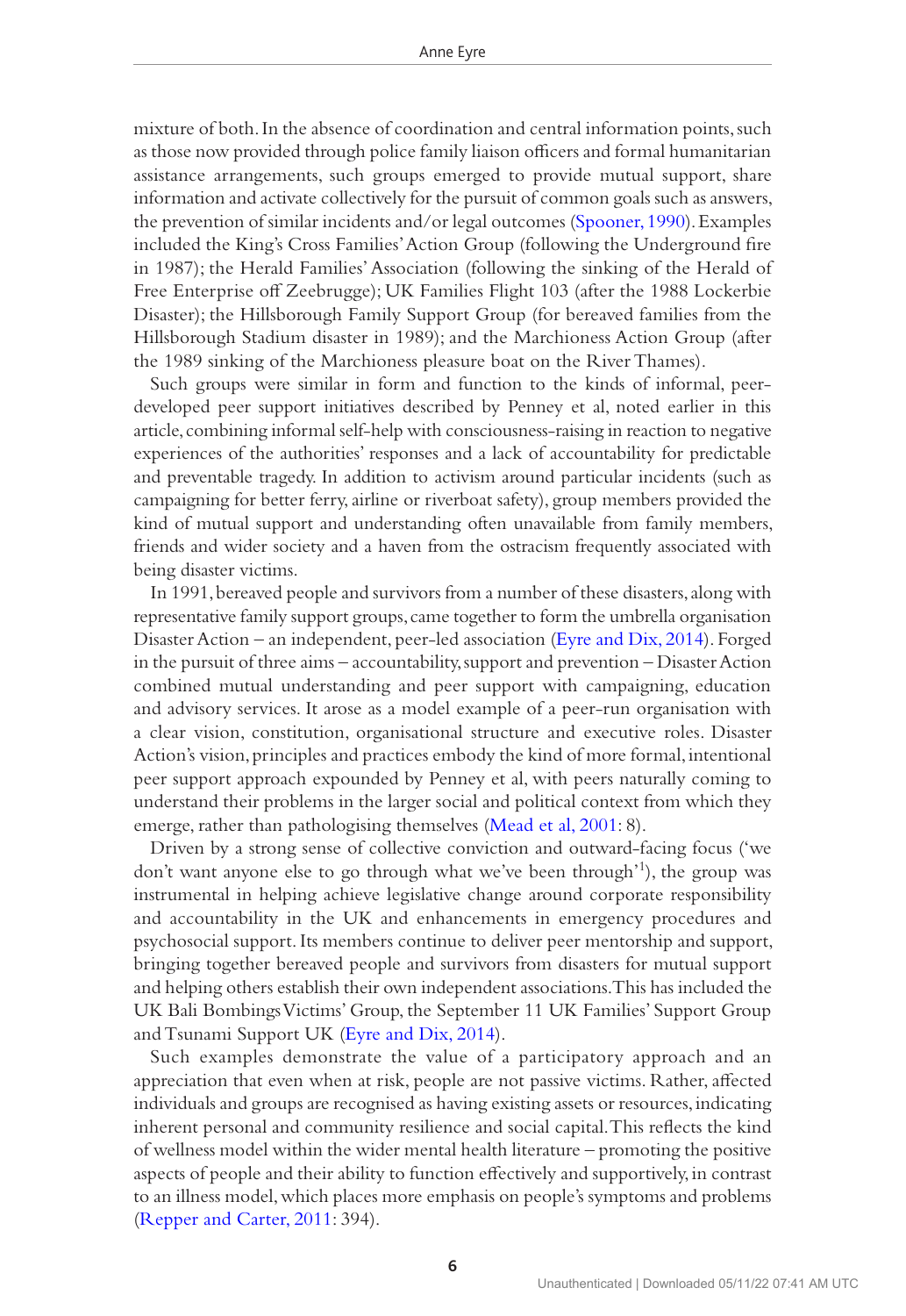## **Post-disaster facilitated talking groups**

A third form of peer support helping to provide relief following collective trauma events is located in facilitated talking groups. In many high-risk settings such as the emergency services and the military, peer support programmes have emerged as standard practice for supporting staff routinely exposed to potentially traumatic events ([Creamer et al, 2012](#page-16-6)). Examples include Critical Incident Stress Management (CISM), Trauma Risk Management (TRiM) and the Emergency Services Trauma Intervention Programme (ESTIP) [\(Oscar Kilo, 2021](#page-18-11)).

In these models, peer supporters play a central role in both individual and group interventions by offering personnel a chance to share their experiences with associates who may be in the best position to understand these experiences. 'It's much easier to talk to your colleagues who understand the nature of the job than it is to a counsellor or other mental health specialist who is a stranger' [\(King's](#page-17-8)  [College London, 2022](#page-17-8)). The advantages of using peer practitioners rather than professionals with a health or welfare background include reducing the stigma around traumatic stress and its associated problems. It promotes the sense that personnel are not alone and encourages the idea that there is no shame in seeking help – both contribute significantly to bringing about changes in organisational culture [\(Milliard, 2020\)](#page-17-9).

 It is generally agreed that the goals of peer support in these settings do not relate solely to helping individuals recover from a traumatic or highly stressful incident; rather, peer support functions to help maintain and promote psychological and physical health and wellbeing more broadly ([Creamer et al, 2012\)](#page-16-6). Research into burnout and staff retention among health professionals has also identified the importance of peer support.

The notion of facilitated talking groups as a vehicle for peer understanding and support also embraces non-professionals directly affected by disaster, namely bereaved people and survivors. Such talking groups have been facilitated since the Hillsborough disaster (1989), the Oklahoma City bombings (1995), the September 11 attacks in New York (2001) and the Oslo and Utøya attacks in Norway (2011).

Post-disaster psychosocial support programmes are not limited to addressing needs after acts of terrorism or socio-technical incidents. Despite different causation, the psychosocial impacts and needs generated by 'natural' disasters as collective trauma events are often similar [Disasters.org, 2015.](#page-16-7) Examples where facilitated talking groups have enabled peer support have also included the British Red Cross Tsunami Support Network (TSN, 2005–06), established in the UK by the British Red Cross in response to the 2004 Indian Ocean Earthquake and Tsunami, and the Christchurch earthquake bereaved support programme in New Zealand [\(Wills, 2017\)](#page-19-3).

The TSN was founded on the principle of providing facilitated talking support groups for UK-based bereaved people and survivors while at the same time coordinating collective family meetings and working towards the establishment of an independent, self-determining association. Drawing on peer mentoring and advice from Disaster Action, this was achieved with the founding of Tsunami Support UK (TSUK) as an independent, mutual support group by and for the bereaved and survivors ([Eyre, 2017\)](#page-16-8). An independent review of the response to the Indian Ocean Tsunami concluded that the TSN was one of the most highly rated and effective services provided after the disaster, fulfilling both support and advocacy roles. They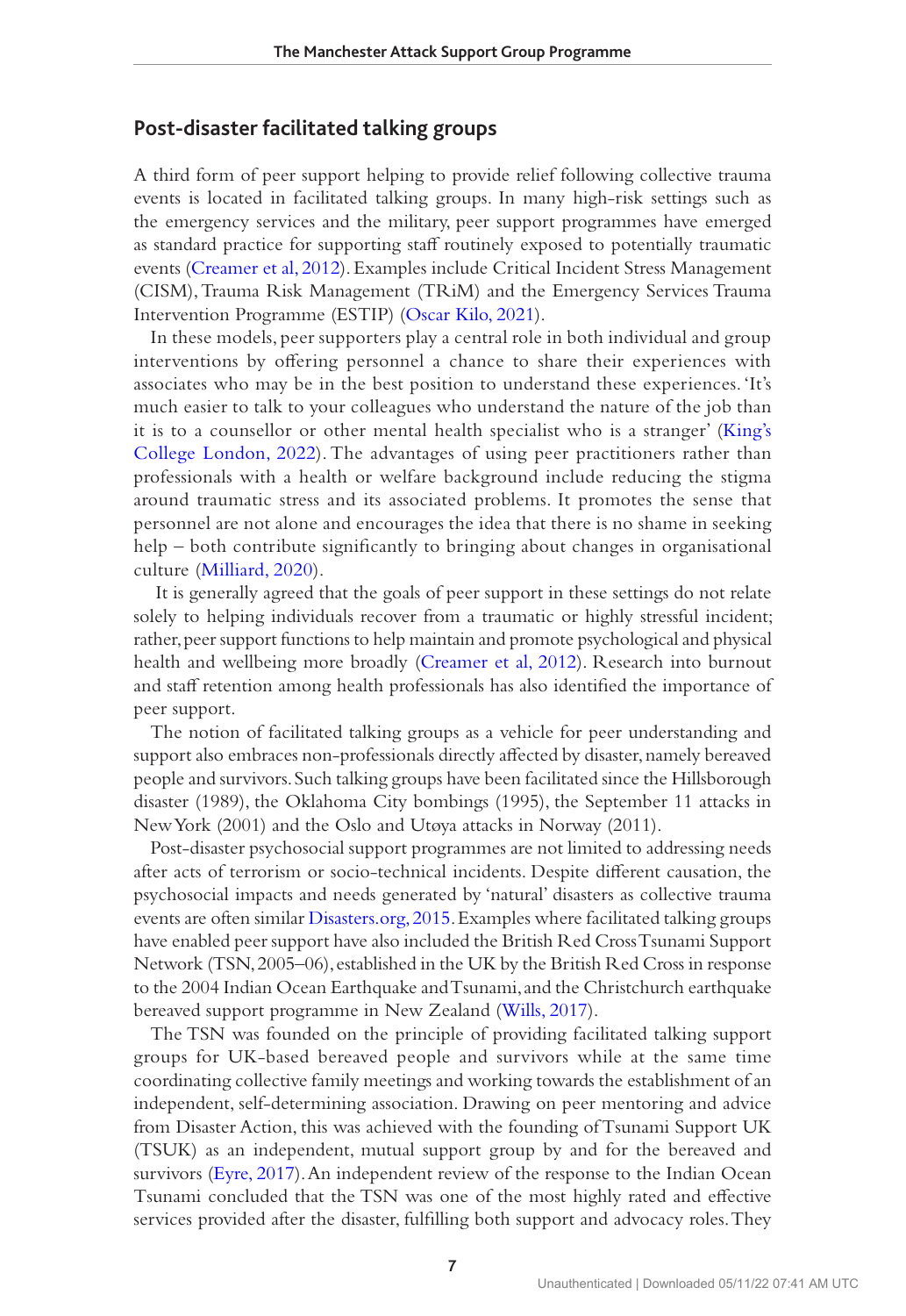recommended it as a good model for future use, particularly with reference to the way the Network moved quickly away from methods based on "experts talking at" those affected, towards approaches that allowed people real participation and ownership in the Network's activities [\(NAO, 2006](#page-18-12): 14)

## **The role of hybrid professionals in post-disaster peer support**

[Watkins \(2017\)](#page-19-4) argues that peer-based support groups, where appropriately organised and carefully facilitated, offer an important and effective form of psychosocial intervention after disaster. She highlights three different approaches to the initiation and facilitation of peer support in this context, namely:

- 'Vertical groups' (providing support for) initiated and facilitated by professional service providers. Group leaders facilitate these on the basis of their professional expertise versus direct disaster experience.
- 'Horizontal groups' (providing support by) initiated by and for those directly affected, with participation and belonging based on direct experience of the same disaster.
- 'Multidimensional groups' (providing support with) initiated and facilitated by those with previous personal experience of disaster for those with newer experience. Although having a rarer combination of skills and experience, facilitators' credentials may be a mix of both direct personal experience and professional experience in providing disaster-related support.

It is significant that key role-holders in the foundation and delivery of programmes such as [Voices \(2021\)](#page-19-5), the TSN and support group programmes following the Christchurch earthquake, Paris attacks and Manchester Arena bombing were all hybrid professionals in terms of having both personal and professional experience in collective trauma. In all of these programmes, principal managerial and operational personnel included individuals with both lived experience of disaster as directly bereaved people or survivors and a record of professional qualification and experience in trauma/disaster. On the one hand, they meet the standards for 'peer supporters' as identified by [Creamer et al \(2012](#page-16-6)) – having lived experience and undergone organisational application and assessment processes as part of their recruitment and selection. On the other hand, their expertise includes qualification and experience in addressing collective trauma, which extends beyond single programmes and includes professional accreditation in fields such as counselling, psychotherapy, psychology or sociology. Their professional knowledge and practice enable the introduction into the groupwork of tested methodologies and therapeutically based approaches for working in post-trauma settings ([Watkins and Lewis, 2022\)](#page-19-6). In this sense they are distinct from being paraprofessionals or other types of peer service workers who may lead or facilitate peer groups as individuals with lived experience but who are not licensed to practise as a professional or do not have additional formally recognised qualifications and experience in trauma and disaster. Where hybrid professionals play a key role in designing the philosophy, rationale and frontline delivery of peer support programmes, the result is a blended combination of peer-developed, peer-run and trauma-informed approaches.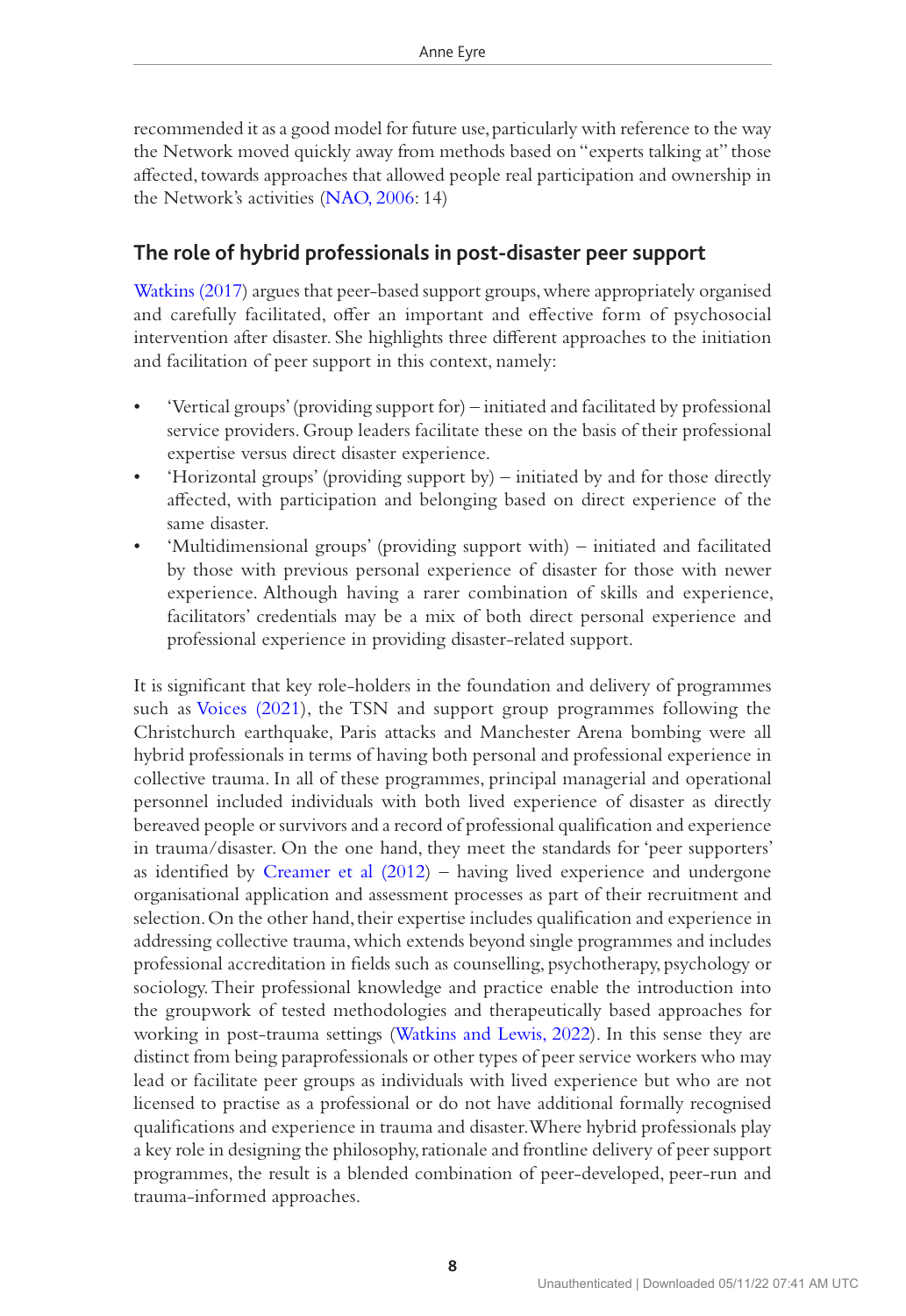## **Mental health and psychosocial support in emergencies: international recommendations**

International guidelines for organising support following major emergencies recognise the strong interaction between psychological and social factors and recommend the provision of a range of psychosocial responses to disaster, including peer connectedness and peer support. Indeed the composite term 'mental health and psychosocial support' (MHPSS) has become the consensus term for any type of local or outside support aiming to protect or promote psychosocial wellbeing and/or prevent or treat mental disorder [\(IASC, 2007\)](#page-17-10). Guidance documents have thus evolved to include a more coordinated approach, which interweaves psychosocial considerations into mental health standards and key actions [\(IASC, 2007](#page-17-10); [Sphere Association, 2018](#page-18-13)). They also focus on active stakeholder engagement and participation, integrated support systems and multi-layered support.

By way of example, a stepped care model of mental health support and programmes, from general psychoeducation to longer-term specialist pathways, is reinforced in guidance produced by [NATO \(2008\)](#page-18-14) and more recently in international best practice guidelines produced by the Australian Red Cross in relation to collective trauma events [\(Brady et al, 2018](#page-16-0)).

In 2013, an international symposium on traumatic stress identified common lessons from international researchers and clinicians involved in psychosocial responses to disaster. These included the need to emphasise the importance of providing multidimensional psychosocial care and recognition of social dimensions and sources of resilience, two fundamental principles underpinning the peer support model discussed in this article.

#### **UK guidance and shortfalls in psychosocial aftercare**

Public Health England's 2020–25 strategy identifies effective responses to major incidents as a key priority [\(PHE, 2019\)](#page-18-15). A framework for implementing a stepped model of care is provided by NHS guidance (PHE, 2009), which acknowledges that services should be provided both by the health care sector and also colleagues involved in humanitarian assistance, social care and the third sector (PHE, 2009: 8).

In relation to terrorism, evidence highlights the importance of addressing the significant impact of psychological trauma. [Hind et al \(2021\)](#page-17-11) report that those present at a terrorist attack have a 33–39 per cent chance of developing post-traumatic stress disorder (PTSD) within one year, with 17–29 per cent of those close to the injured, 5–6 per cent of emergency and recovery workers and 4 per cent of local communities similarly affected. Children are particularly vulnerable ([Hind et al, 2021](#page-17-11): 2). After both the 2005 London bombings and the 2011 attacks in Norway ([Reifels et al, 2013\)](#page-18-16), screenings quantified significant longer-term impacts (including PTSD, complicated grief and general psychological distress) and the need for support one and a half and two years after the attacks, respectively.

Guidelines from the National Institute for Care and Excellence (NICE) on PTSD recommend access to specialist mental health, evidence-based assessment and treatment services. This may include interventions such as trauma-focused cognitive-behavioural therapy (TF-CBT); eye movement desensitisation and reprocessing therapy (EMDR); or pharmacotherapy for a minority of individuals who go on to develop severe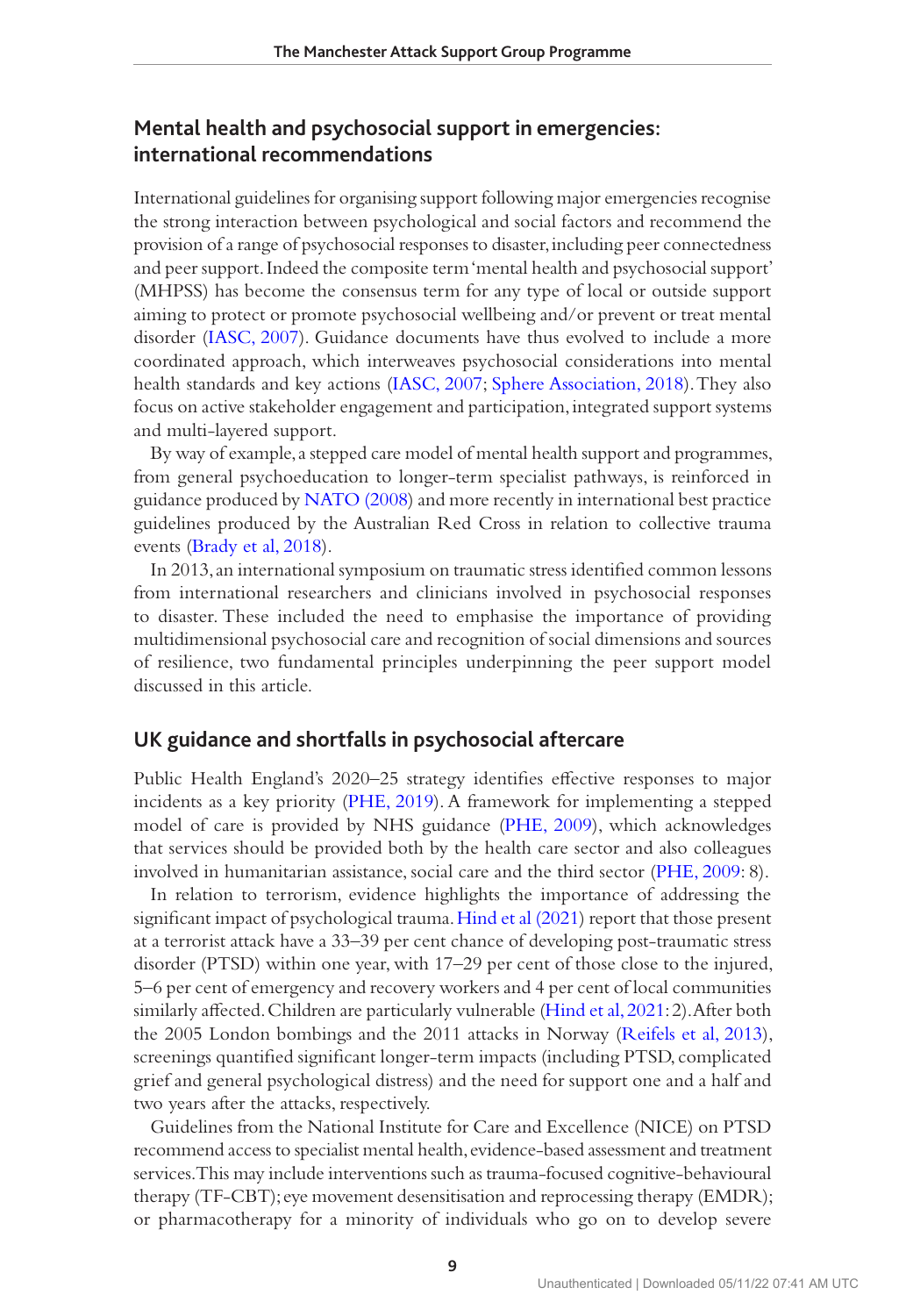mental health issues ([NICE, 2018](#page-18-17)). NICE's latest update also recommends helping people with PTSD to access peer support if they want to and could benefit from it – facilitated by people with mental health training and supervision, and delivered in a way that reduces the risk of exacerbating symptoms, provides information and helps people to access services.

However, UK studies with those directly affected by terrorist attacks highlight shortfalls in the existing systems of support.2 In 2016, [Barker and Dinisman \(2016:](#page-16-9) 8) reported that for some survivors and bereaved family members, waiting times for National Health Service (NHS) counselling or therapy services felt too long and that treatment for PTSD was not offered by all NHS mental health trusts in England. They also reported that accessing peer support groups, particularly locally, was similarly problematic for many of those affected by a terrorist attack, despite it being something they identified as crucial to their ability to cope with what they had experienced. The authors recommended immediate work to address this, including mapping and agreeing pathways of support across victim services [\(Barker and Dinisman, 2016](#page-16-9): 9).

One of the main barriers to terrorism survivors accessing formal support remains the lack of joint working between agencies, resulting in delayed treatment times [\(Matthews-](#page-17-12)[King, 2019](#page-17-12); [Rew, 2021](#page-18-1): 75). Given this, it is unsurprising that many individuals affected by the Manchester Arena attack in 2017 instinctively reached out through the internet for information and connection with others. Just as for those affected by earlier terrorist attacks in Paris in 2015 and Tunisia in 2015, sharing experiences with fellow survivors felt preferable and more comfortable than speaking with family, friends, medical professionals and untrained victim support workers [\(Rew, 2021](#page-18-1): 72).

### **The Manchester Attack Support Group Programme (MASGP)**

The creation of the Manchester Attack Support Group Programme (MASGP) was informed by an appreciation that a proportion of those directly affected by collective trauma events are likely to have continuing need in the medium to longer term, that social support is the single most powerful protective factor for trauma victim connectedness and that promoting connections through support groups can positively influence post-disaster mental health and psychosocial recovery ([Norris and Stevens,](#page-18-0)  [2007\)](#page-18-0). In line with guidance and recommendations, the programme leaders designed a model approach to complement and extend the existing range of mental health services within a broader framework of longer-term psychosocial care.<sup>3</sup>

The aim of the programme was to provide a bespoke, incident-specific network of peer support groups for individuals affected by the Arena attack. The intention was to enable participants to meet with others who had been through a similar experience, to counter a sense of isolation through connectedness, and to share information and resources to enhance coping, resilience and a sense of efficacy. The aspiration was also to offer the group sessions in locations convenient to where attendees lived, as far as logistically possible, so as to avoid them having to travel, for example, back to Manchester. Programme leaders also felt – and this has been borne out through the delivery process – that appropriately facilitated peer support could complement and even increase individuals' take-up of specialist psychological therapy where needed.

The programme was informed by a number of psychosocially based therapeutic and mental health approaches, including those embracing empirically supported intervention principles following mass trauma [\(Hobfoll et al, 2007\)](#page-17-13), a phased approach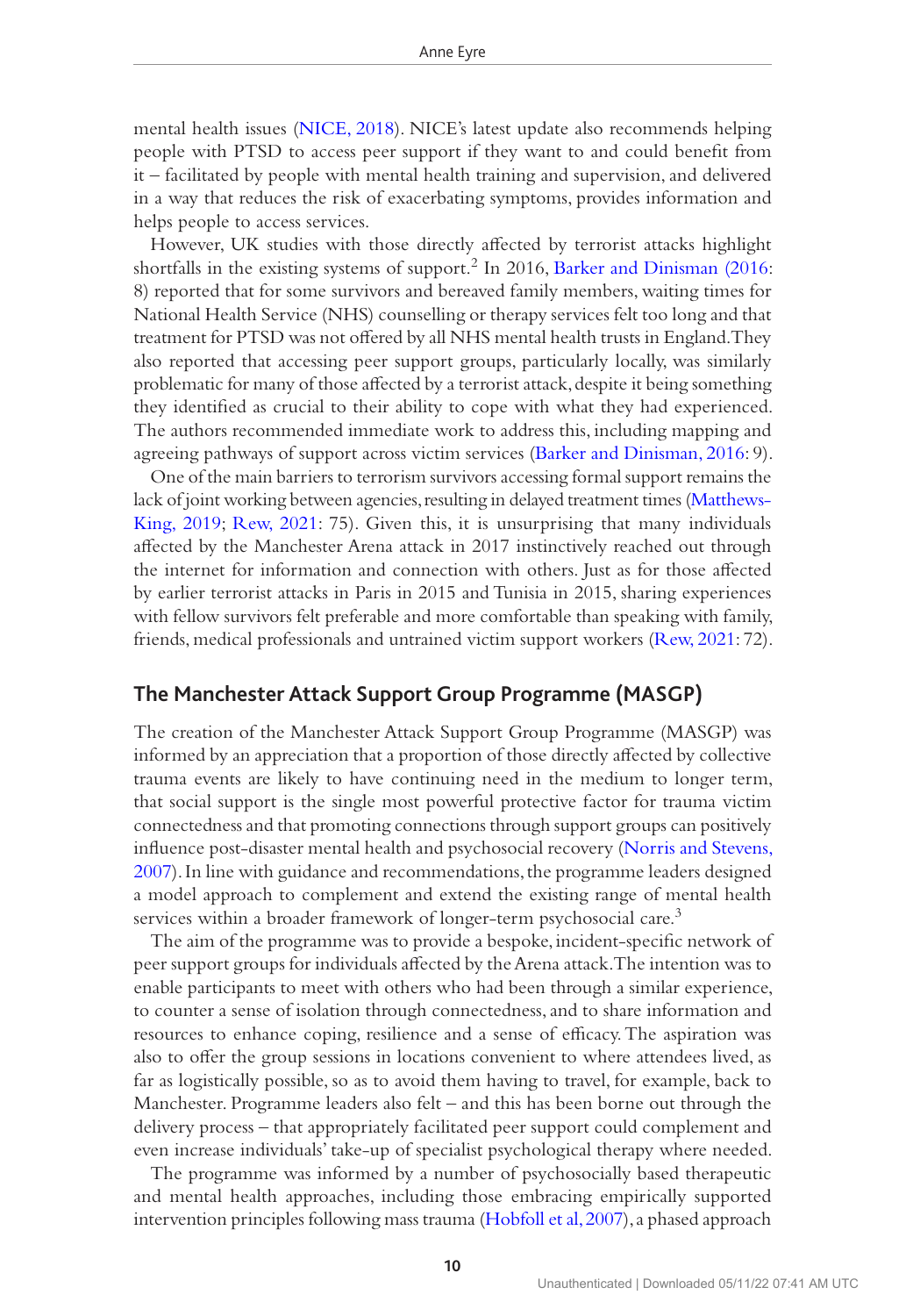to trauma recovery ([Herman, 1997\)](#page-17-14), peer-based mutual support and the potential for post-traumatic growth at individual and collective levels [\(Tedeschi, 2020](#page-19-7)). This resulted in a psychosocial model of both individual and collective trauma transformation and focused on multiple sources of support: vertical (formally organised and facilitated programme leadership informed by lived experience); horizontal (peer-based mutual support and informal, peer-driven connections); and peer-driven (peer mentorship informed by professional skills and experience). In practice, this was reflected in a holistic approach, which integrated members' personal and shared experiences of resilience and coping within the psychosocial reality of ongoing events such as the continuing public inquiry, anniversaries, memorialisation and media interest.

Flexibility was designed into the initial scoping, which tentatively projected six regional groups with up to ten participants, each run by paired facilitators on a six-weekly basis over the course of two years. With the support of multi-agency partners, the initial outreach resulted in more than 100 people expressing interest and the establishment within a few months of 11 groups. With further newly emerging need, group mergers and closures, the number and location of groups varied over the life of the programme. It rose at one point to 15 in response to a further phase of outreach but overall the average number of regional groups was nine. By October 2020, 175 regional group sessions and several all-group events had been delivered, including the successful transition to Zoom-based meetings during the COVID-19 pandemic lockdown.

## **The role and skills of facilitators**

The group facilitators were recruited as a network of professionals with advanced understanding of the context of disaster and experience of working with complex loss and trauma. Recruitment was subject to qualification to postgraduate-level diploma and accreditation by relevant professional bodies as well as group facilitation experience. The facilitators and supervisors had complementary skillsets in areas such as:

- managing grief, loss and trauma;
- running peer support groups, including disaster- and terrorism-specific groups;
- providing therapy to individuals affected by complex trauma and disaster;
- working with victims of crime and homicide; and
- treating child bereavement and trauma.

These facilitators played a crucial role in delivering the regional support group sessions. An orientation programme, regular debriefs, reviews and ongoing development meetings achieved collaborative learning by sharing experiences and feedback throughout the evolution of the programme. The unique background of each facilitator and the diverse nature of the groups further enhanced this. In the support group setting, their skills lay in their ability to oscillate between creating and maintaining environments of therapeutic safety, normalisation and coping at the same time as functioning as 'guides from the side', enabling most of the agenda, discussion and peer validation to be generated and shared among group members. In this way, mutual understanding, authentic empathy and reciprocity took centre stage in an environment of shared identity based on members' lived experience of the attack and its aftermath [\(Watkins and Lewis, 2022](#page-19-6)).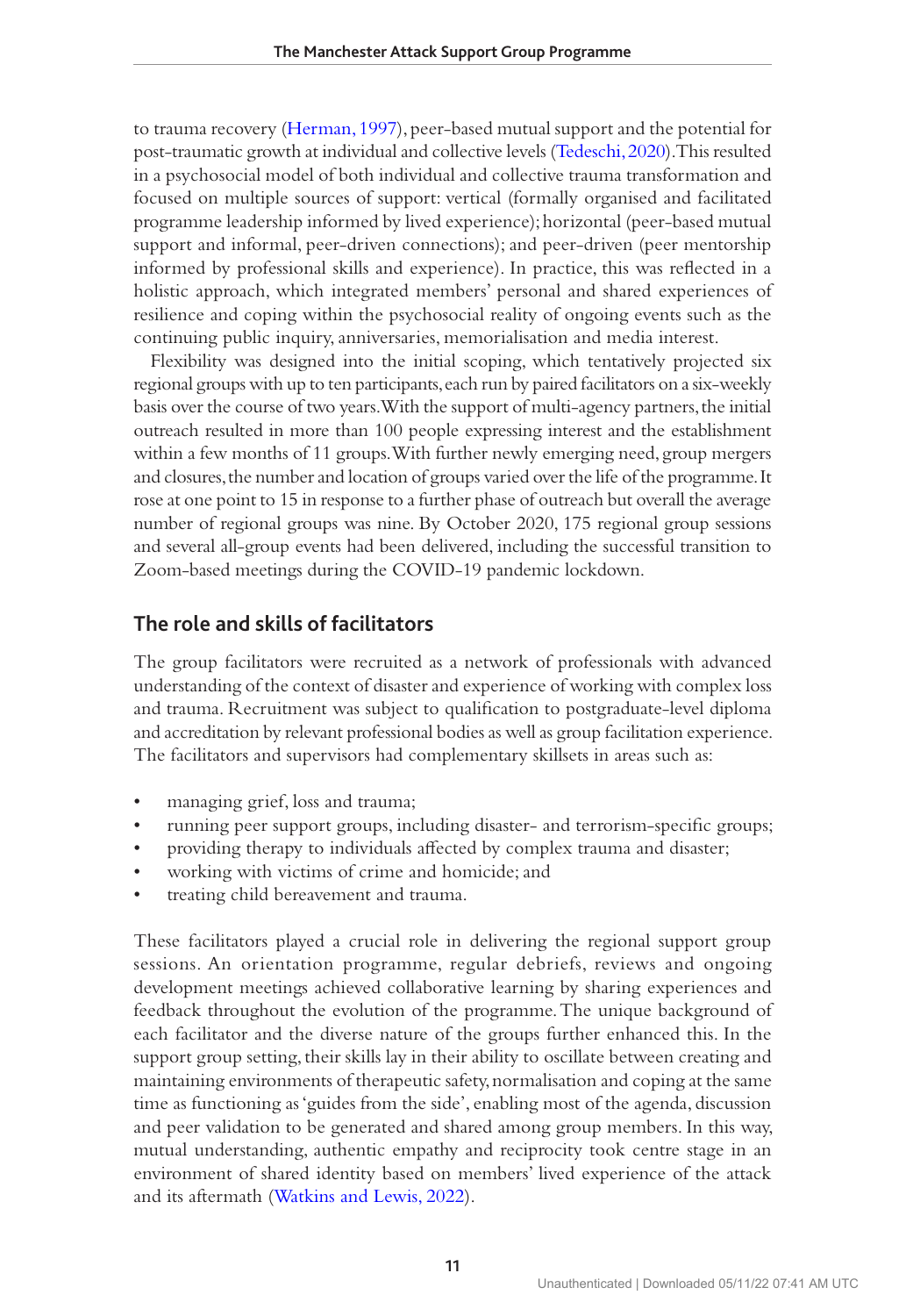## **Transition to an independent peer network**

As the group sessions continued, their facilitated focus expanded beyond individual and internal group experiences to embrace a more collective and outward focus. At first, group structures and membership had focused on homogeneity – building a sense of safety through mutual understanding and a common identity (for example as bereaved people or as responders). Later, a gentle therapeutic focus shifted towards enabling further exploration of differences, such as varying experiences of the disaster, loss and mourning. Later the groups' focus progressed towards more independent and collective meaning making, adjusting to the external world, future orientations and agency. Overlapping this and as part of the programme's pre-designed exit strategy was a transition towards connections between the constituent groups, first through mergers and cross-group meetings and later through the introduction of all-group events as the small group sessions came to a managed end.

These latter phases coincided with the onset of the pandemic in 2020 and during lockdown the programme successfully migrated online. The continuing all-group events included workshops, anniversary planning and opportunities to meet and learn from the lived experience of others who had been through different disasters such as the Paris attacks and the Norway shootings.

A key achievement during this phase of the programme was the establishment by cross-group participants of a new independent, sustainable, self-managed peer support network. This was inspired in part by learning from programme leaders about how peer-initiated and peer-led associations had successfully evolved from the grass roots. The Manchester Arena Support Network now functions as an independent peer network run by and for those affected by the Arena attack, providing connection, mutual support and friendship. It is managed by a committee of its members and runs various WhatsApp, Twitter and Facebook groups. Within weeks of its formation, the network had attracted 40 members and more than 100 followers on Twitter. The MASGP programme leaders continue to provide mentorship for peer leaders of the committee on practical and emotional support matters based on their own experiences of peer participation and leadership in incident-specific support groups.

#### **Programme evaluation: methods**

Various methods were used to evaluate the programme and its impact on participants. Primary data were formally collected from group members using an online survey and event-based evaluation forms. The survey was administered at three stages of the programme and designed to gather feedback on participants' aims and wishes and experiences of the programme at the start (Stage 1), after six sessions (Stage 2) and at the conclusion of the local group sessions (Stage 3). The questions were aligned to the purpose of the groups, which built on [Hobfoll et al's \(2007\)](#page-17-13) key intervention principles following mass trauma events and the promotion of calmness, safety, connectedness, efficacy and hope.

In addition, informal and formative feedback was gathered from facilitators through regular debriefs (after each group session), supervision sessions and facilitator review and learning workshops. In line with the philosophy of a flexible, responsive and participative approach, this information was used to hone elements of the programme as it proceeded and adapt it to users' needs and wishes where possible. One example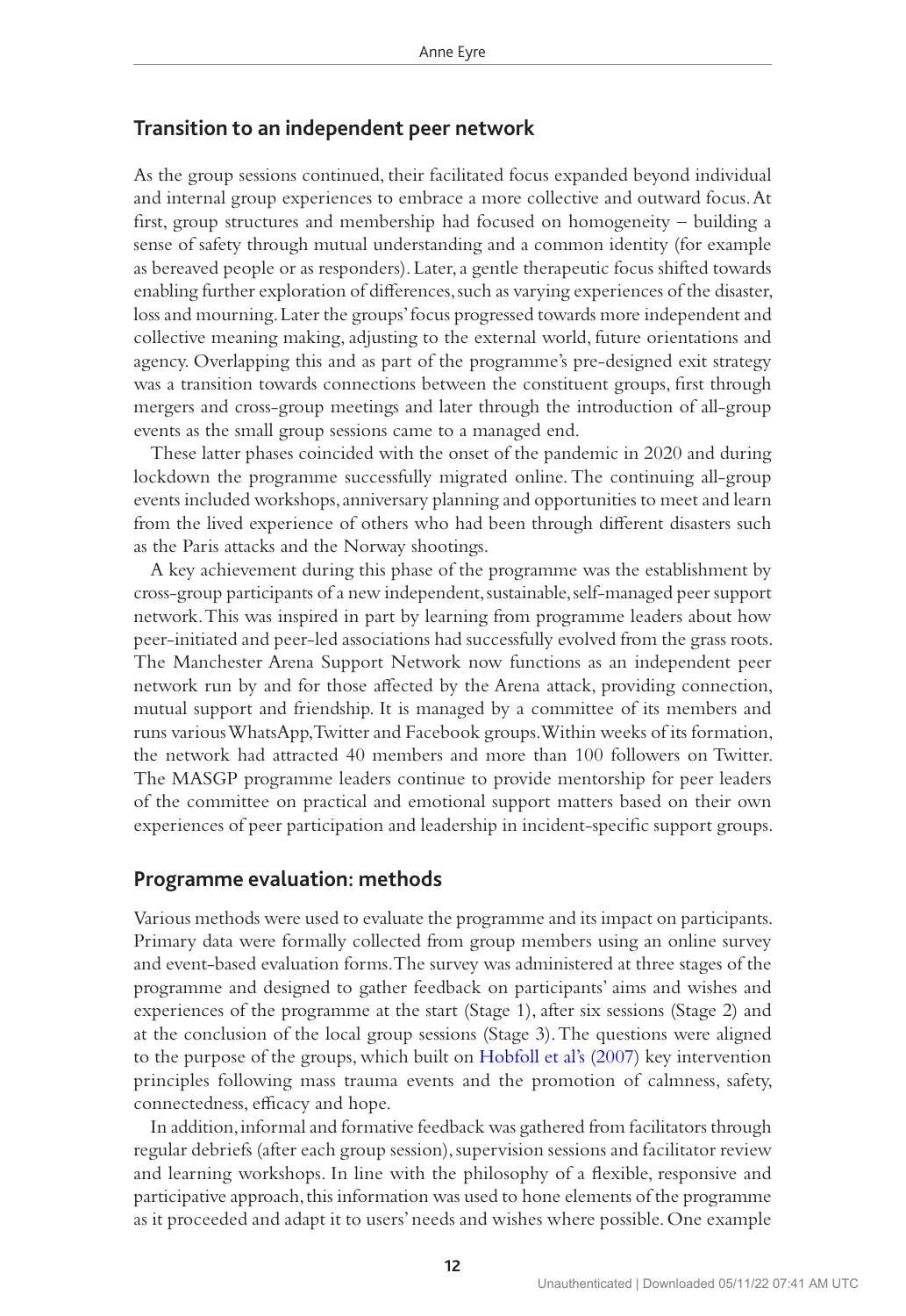of this was a request from group members for young people's groups, in response to which a number of such sessions were introduced. Another was a workshop series designed with participants around planning, producing and delivering content for an anniversary event. Feedback was also gathered after the two all-group events and via online evaluation forms from workshops in the final phase of the programme.

Group attendees contributing to the evaluation process – or programme members - were all directly affected by the Arena attack. They were bereaved individuals and/or survivors (some seriously physically injured) and responders, including those non-trained or 'zero responders' who spontaneously joined the emergency response at the Arena. The location of the regional groups reflected the areas from where many people travelled for the concert – the North West, North East and East of England and Central Scotland – and there was a telephone-based group. The programme was primarily aimed at adults but also delivered a few young people's sessions. Most of the regular local group members (three quarters) were female, predominantly young adults and many mothers. This partly reflected the demographic of those who attended the concert and those who were waiting to collect them at the Arena. Men were primarily in the responder, physically injured and bereaved groups; some survivor groups were women only.

## **Results**

The feedback at stage 1 – initial recruitment – highlighted consistent themes and confirmed managers' understanding of what was drawing people to the groups. More than 90 per cent of respondents agreed with the following statements:

- They wished to meet with people who had been through a similar experience.
- Information shared in the group would help them understand and make sense of their reactions and behaviour.
- Meeting others would make them feel less isolated in their thoughts and feelings.
- They would like to know more about tips for helping them cope with loss, trauma and staying resilient.

[Figures 1](#page-13-0) and [2](#page-13-1) show how, after six sessions, levels of agreement with the four themed statements remained high (80–98 per cent over the four statements at stage 2, based on a 47 per cent response rate; and 83–100 per cent over the four statements at stage 3, when the local groups ended, based on a 40 per cent response rate). When asked whether they would recommend a similar support group programme for people affected by future major incidents, all respondents (100 per cent) agreed that they would.

Qualitative feedback complemented the quantitative data. Participants were invited to comment on how attending the group meetings had been helpful for them. As well as enabling them to voice, understand and manage feelings such as guilt and fear, respondents suggested it gave them a sense of:

- community (feeling 'less alone'; meeting other people who have been through the same thing);
- security;
- acceptance (not feeling 'shamed or judged'); and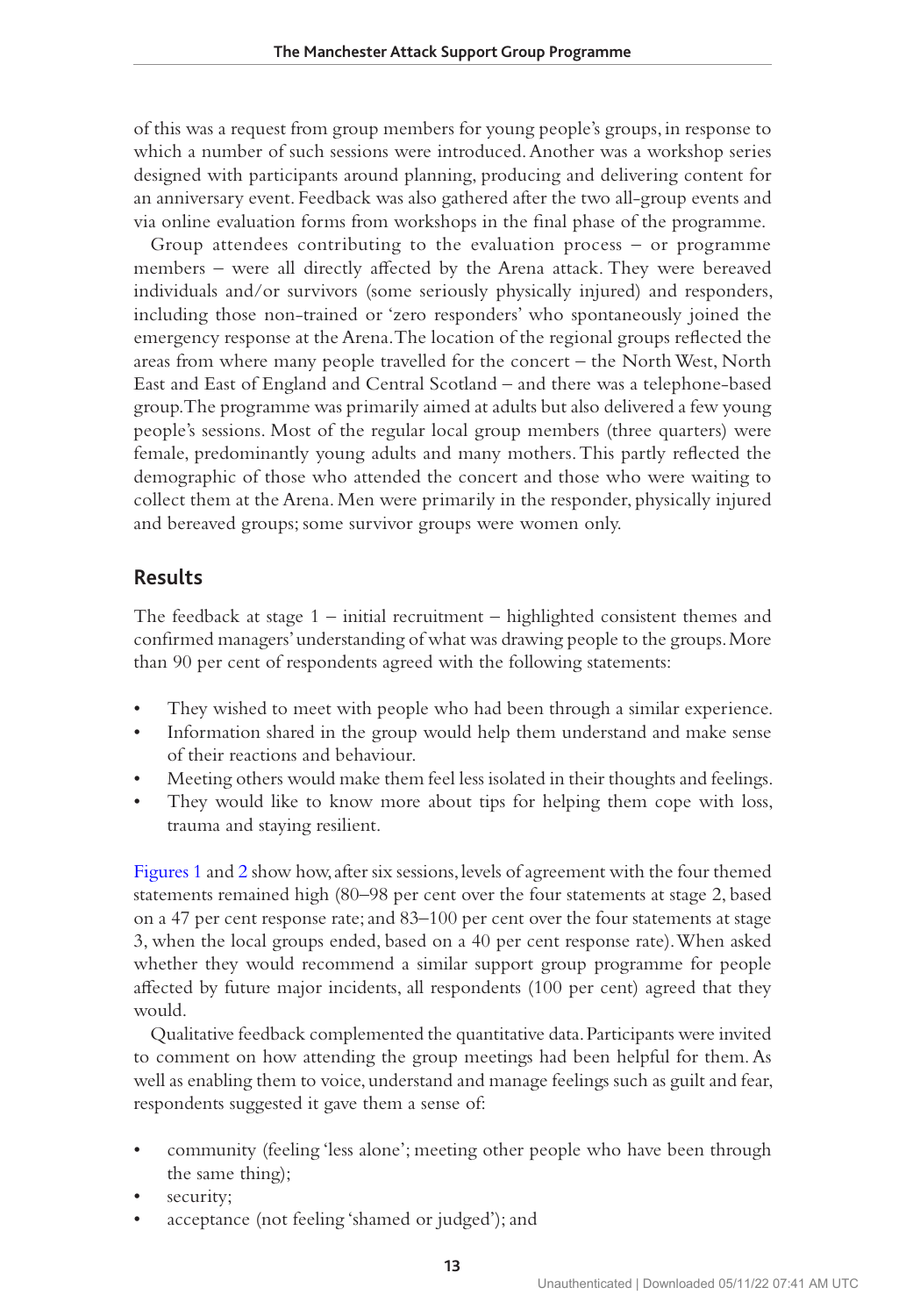

#### <span id="page-13-0"></span>**Figure 1: Support group members' feedback after six sessions**

<span id="page-13-1"></span>

Through the group I learned about tips for helping me cope with loss and trauma and staying resilient. **23 Responses**

The support group enabled me to meet with people who have been through a similar

30.4%

experience as me. **23 Responses**

69.6%



Meeting others helped me feel less isolated in my thoughts and feelings. **23 Responses**



Information shared in the group helped me understand and make sense of my reactions and behaviour.



 $O$  Strongly disagree O Disagree O Neutral Agree Strongly agree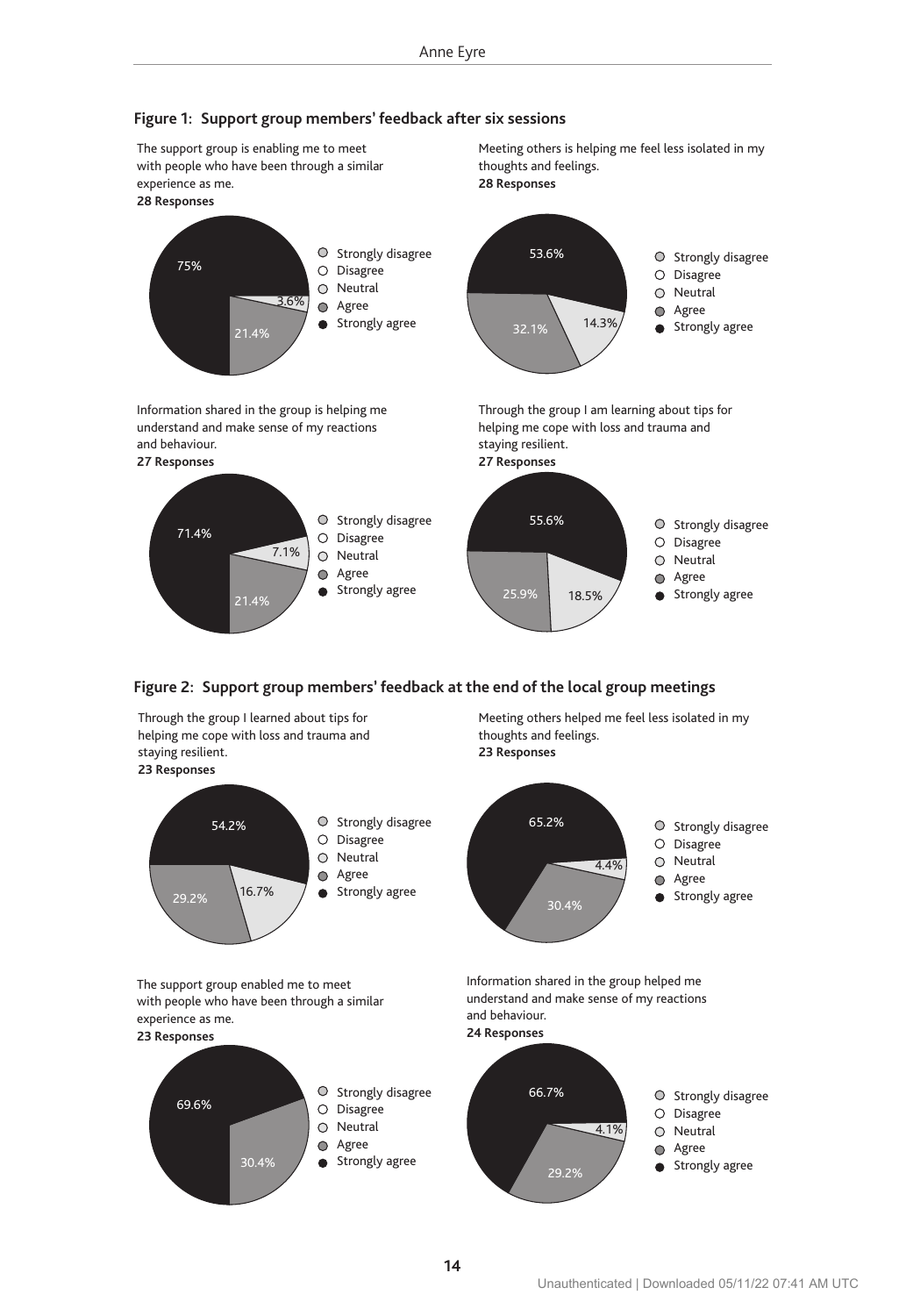

<span id="page-14-0"></span>**Figure 3: Wordcloud reflecting participants' feedback through a creative ritual, January 2020**

• being mutually supported ('the group has been there for me'; 'able to be heard as well as support those in the group too'; 'can speak freely about how the attack has/is affecting us').

The role of facilitators was also singled out for comment by some in relation to passing on some key coping skills (for example, breathing techniques, visualisation and understanding levels of consciousness) and enabling the members to work closely to support one another. The role of facilitators was also singled out for comment by some in relation to passing on some key coping skills (for example, breathing techniques, visualisation and understanding levels of consciousness) and enabling the members to work closely to support one another. In the words of one participant: 'The BEST thing to come out of this terrible attack was these groups – with fantastic, supportive, caring coordinators. THANK YOU'.

Over the course of the programme, feedback from both open-ended survey questions and the workshops demonstrated consistently high satisfaction rates in terms of programme aims and expectations. Key themes included a strong and shared sense of feeling safe, supported, validated, listened to, not forgotten and less alone; a sustained sense of feeling cared for; feeling better able to cope with loss and trauma; and feeling more resilient. [Figure 3](#page-14-0) presents a wordcloud reflecting participants' thoughts and feelings about their groups and discussions, gathered through a creative ritual at the end of the first all-group workshop in January 2020.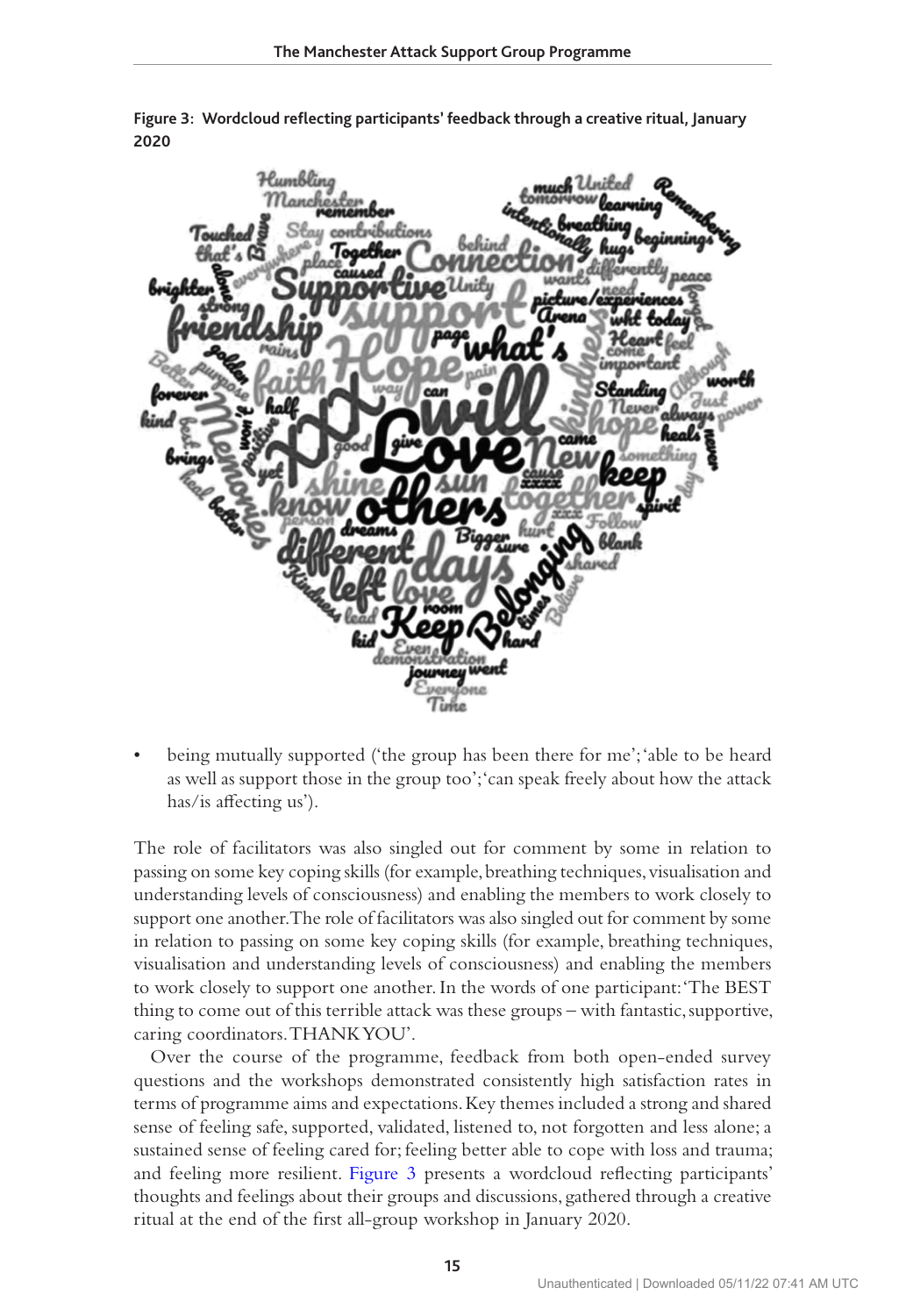## **Discussion and recommendations**

From its inception, the MASGP was modelled on a psychosocial approach and grounded in evidence-based principles for enhancing psychosocial resilience and efficacy after collective trauma. Operationalising those principles in programme design and delivery promoted an environment of safety, calm, efficacy, connectedness and hope. Participation in the regional groups enabled bereaved people, survivors and responders to share and make sense of their experiences, benefit from mutual support and feel enhanced in their coping and resilience. The series of all-group events and workshops consolidated their sense of mutuality, solidarity and efficacy, which has culminated in the development of a selfsustaining peer support network.

While peer support and post-disaster support groups are not new, the programme was an incident-specific creation and novel in the landscape of UK post-disaster psychosocial support in terms of being bespoke and incident-specific and its scale. Through a multidimensional focus, the programme leaders achieved a hybrid approach, drawing on the skills of professional facilitators while at the same time staying faithful to original, peer-developed meanings of peer support.

The limitations of the programme included its timing (only achieving funding and rollout after the first anniversary) and the extent of its reach and take-up proportionate to the numbers affected by the attack. An independent review would have enabled the analysis here to extend beyond the feedback gathered within the programme. Further research might address this and also compare the experiences and long-term wellbeing and resilience of the cohort studied with those affected by terrorism and other collective trauma events who have not had access to or participated in this kind of psychosocial support opportunity. There is also a need for the development of peer support standards to assist those developing or accessing post-disaster support.

In conclusion, the MASGP models a psychosocial response that complements professional mental health services in providing relief from trauma and enhancing peer support and recovery following disaster. It is recommended that greater awareness and understanding of this type of programme is provided to mental health, emergency planning and other professionals with a role to play after collective trauma events. Furthermore, in line with guidance around psychosocial aftercare, humanitarian assistance and recovery strategies should embed and resource this kind of psychosocial response as complementary to individually focused mental health needs assessments and pathways.

#### **Notes**

- From Disaster Action's launch document.
- <sup>2</sup> Despite the creation in 2017 of a cross-government Victims of Terrorism Unit (VTU), the UK campaign group Survivors against Terrorism reports continuing shortfalls in the resourcing, coordination and effectiveness of support services based on its members' experiences ([Survivors against Terrorism, 2022](#page-19-8)). The importance of learning from the lived experiences of victims is also underscored in a report by Lord Harris ([Harris,](#page-17-4)  [2022\)](#page-17-4) which reinforces the continuing need to ensure the resourcing, coordination, maintenance and access to post-incident support services as part of terrorism preparedness in and beyond London.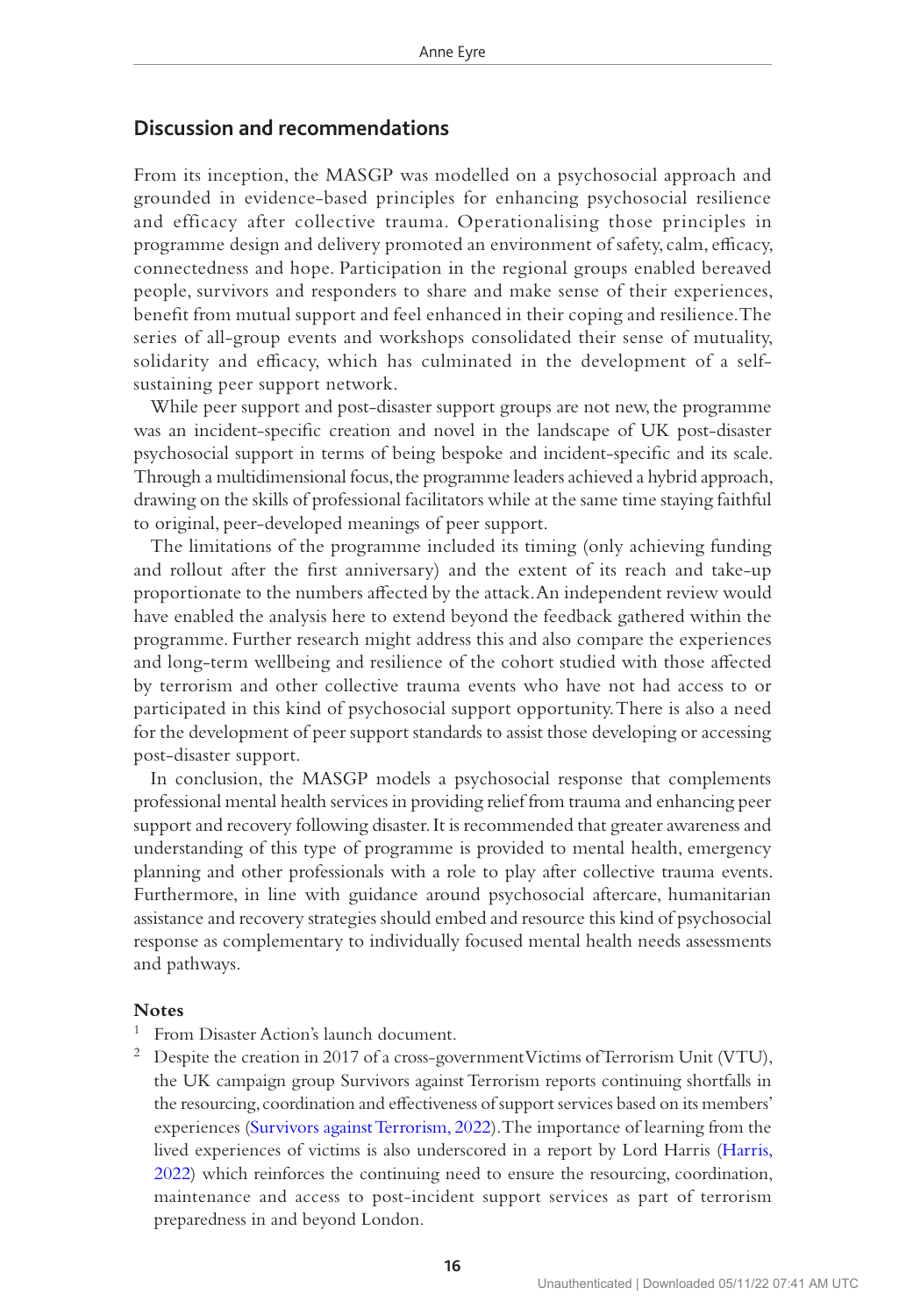<sup>3</sup> During the first year following the Arena attack, the two originators of the programme had provided expert advice to responding organisations addressing humanitarian impacts and the support needs of those affected. As hybrid professionals, their consultative role was grounded in their own rich personal histories and professional experience of the impact of interventions following disaster and a keen sense of responsibility for ensuring that those affected by traumatic grief and loss receive the most appropriate longer-term support. One is a sociologist specialising in psychosocial aspects of disaster and humanitarian assistance and a survivor of the Hillsborough disaster in 1989. The other is an accredited psychotherapist specialising in disaster trauma, terrorism and homicide and a bereaved family member from the September 11 attacks.

#### **Acknowledgements**

The Manchester Attack Support Group Programme was supported by the We Love Manchester Emergency Fund (charity number: 1173260).

#### **Conflict of interest**

The author declares that there is no conflict of interest.

#### **References**

- <span id="page-16-9"></span>Barker, A. and Dinisman, T. (2016) *Meeting the Needs of Survivors and Families Bereaved Through Terrorism*, London: Victim Support.
- <span id="page-16-5"></span>BBC News (2021) Aberfan: tests on children after disaster 'like torture', BBC News, 25 November.
- <span id="page-16-2"></span>Beales, A. and Wilson, J. (2014) *Peer Support – The What, Why, Who, How and Now*, London: Service User Involvement Directorate, Together For Mental Wellbeing.
- <span id="page-16-0"></span>Brady, K., Randrianarisoa, A. and Richardson, J. (2018) *Best Practice Guidelines: Supporting Communities Before, During and After Collective Trauma Events*, Carlton, Victoria: Australian Red Cross.
- <span id="page-16-1"></span>Cherapanov, E. (2020) *Understanding the Transgenerational Legacy of Totalitarian Regimes*, New York, NY: Routledge.
- <span id="page-16-6"></span>Creamer, M.C., Varker, T., Bisson, J., Darte, K., Greenberg, N., Lau, W., Moreton, G., O'Donnell, M., Richardson, D., Ruzek, J. et al. (2012) Guidelines for peer support in high-risk organizations: an international consensus study using the Delphi method, *Journal of Trauma Stress*, 25(2): 134–41. doi: [10.1002/jts.21685](https://doi.org/10.1002/jts.21685)
- <span id="page-16-7"></span>Disorders.org (2015) The mental health effects of natural disasters, (1/9/2015), [https://](https://www.disorders.org/anxiety/post-traumatic-stress/the-mental-health-effects-of-natural-disasters/) [www.disorders.org/anxiety/post-traumatic-stress/the-mental-health-effects-of](https://www.disorders.org/anxiety/post-traumatic-stress/the-mental-health-effects-of-natural-disasters/)[natural-disasters/](https://www.disorders.org/anxiety/post-traumatic-stress/the-mental-health-effects-of-natural-disasters/), The Mental Health Effects of Natural Disasters.
- <span id="page-16-8"></span>Eyre, A. (2006) *Literature and Best Practice Review and Assessment: Identifying People's Needs in Major Emergencies and Best Practice in Humanitarian Response*, London: GOV. UK, [https://assets.publishing.service.gov.uk/government/uploads/system/uploads/](https://assets.publishing.service.gov.uk/government/uploads/system/uploads/attachment_data/file/61224/ha_literature_review.pdf) [attachment\\_data/file/61224/ha\\_literature\\_review.pdf.](https://assets.publishing.service.gov.uk/government/uploads/system/uploads/attachment_data/file/61224/ha_literature_review.pdf)
- <span id="page-16-4"></span>Eyre, A. (2017) Lessons in providing psychosocial support: a review of three postdisaster programs, *Australian Journal of Emergency Management*, 32(3), [https://](https://ajem.infoservices.com.au/items/AJEM-32-03-17) [ajem.infoservices.com.au/items/AJEM-32-03-17.](https://ajem.infoservices.com.au/items/AJEM-32-03-17)
- Eyre, A. (2019) The value of peer support groups following disaster: from Aberfan to Manchester, *Bereavement Care*, 38(2–3): 115–21.
- <span id="page-16-3"></span>Eyre, A. and Dix, P. (2014) *Collective Conviction: The Story of Disaster Action*, Liverpool: Liverpool University Press.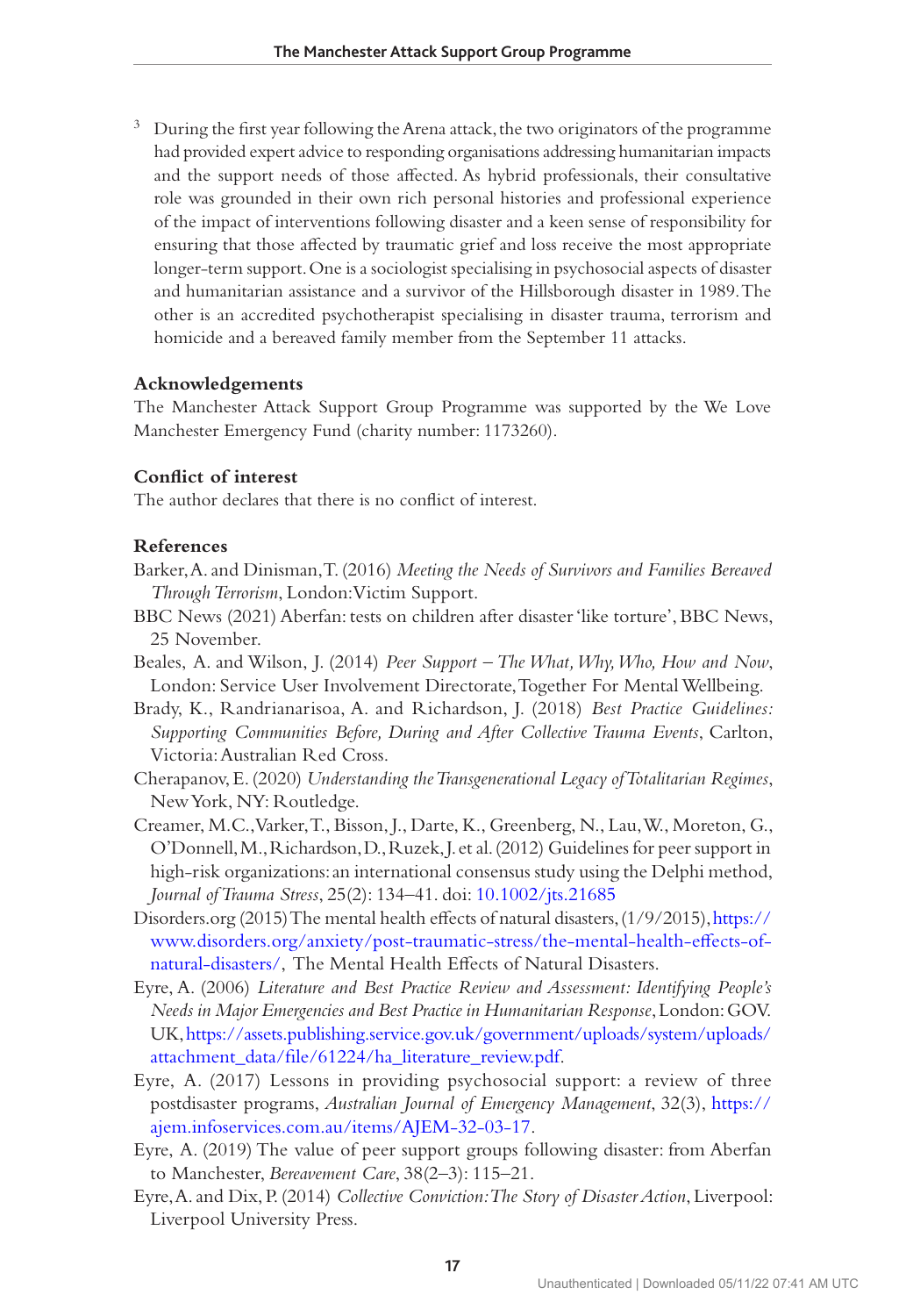- <span id="page-17-4"></span>Faulkner, A. and Basset, T. (2012) A helping hand: taking peer support into the 21st century, *Journal of Mental Health and Social Inclusion*, 16(1): 41–7. doi: [10.1108/20428301211205892](https://doi.org/10.1108/20428301211205892)
- Harris, T. (2022) *London Prepared: A City-Wide Endeavour*. An independent review of London's preparedness to respond to a major terrorist incident, Lord Toby Harris, March 2022, [https://www.london.gov.uk/sites/default/files/harris\\_review\\_-\\_](https://www.london.gov.uk/sites/default/files/harris_review_-_march_2022_web.pdf) [march\\_2022\\_web.pdf,](https://www.london.gov.uk/sites/default/files/harris_review_-_march_2022_web.pdf) harris\_review\_-\_march\_2022\_web.pdf [\(london.gov.uk](http://london.gov.uk)).
- <span id="page-17-14"></span>Herman, J. (1997) *Trauma and Recovery: The Aftermath of Violence – From Domestic Abuse to Political Terror*, New York, NY: Basic Books.
- <span id="page-17-1"></span>Hervey, N. (1986) Advocacy or folly: the Alleged Lunatics' Friend Society, 1845–63, *Medical History*, 30(3): 245–75. doi: [10.1017/S0025727300045701](https://doi.org/10.1017/S0025727300045701)
- <span id="page-17-6"></span>Hill, J. (2016) *The Aberfan Young Wives' Club*, ITV documentary, [www.itv.com/news/](www.itv.com/news/wales/2016-10-12/the-aberfan-young-wives-club) [wales/2016-10-12/the-aberfan-young-wives-club.](www.itv.com/news/wales/2016-10-12/the-aberfan-young-wives-club)
- <span id="page-17-11"></span>Hind, D., Allsopp, K., Chitsabesan, P. and French P. (2021) The psychosocial response to a terrorist attack at Manchester Arena, 2017: a process evaluation, *BMC Psychology*, 9(1): 22. doi: [10.1186/s40359-021-00527-4](https://doi.org/10.1186/s40359-021-00527-4)
- <span id="page-17-13"></span>Hobfoll, S., Watson, P., Bell, C., Bryant, R., Brymer, M., Friedman, M., Friedman, M., Berthold, P., Gersons, J., deJong, T. et al. (2007) Five essential elements of immediate and mid-term mass trauma intervention: empirical evidence, *Psychiatry*, 70: 283–315. doi: [10.1521/psyc.2007.70.4.283](https://doi.org/10.1521/psyc.2007.70.4.283)
- <span id="page-17-10"></span>IASC (Inter-Agency Standing Committee) (2007) Guidelines for mental health and psychosocial support in emergency settings, [http://www.who.int/mental\\_health/](http://www.who.int/mental_health/emergencies/9781424334445/en/) [emergencies/9781424334445/en/](http://www.who.int/mental_health/emergencies/9781424334445/en/).
- <span id="page-17-8"></span>King's College London (2022) Peer support to overcome trauma, [www.kcl.ac.uk/](www.kcl.ac.uk/difference) [difference](www.kcl.ac.uk/difference).
- <span id="page-17-5"></span>Lindemann, E. (1994) Symptomatology and management of acute grief, *American Journal of Psychiatry*, 151(6 Suppl): 155–60, doi: [10.1176/ajp.151.6.155,](https://doi.org/10.1176/ajp.151.6.155) PMID: 8192191, [https://pubmed.ncbi.nlm.nih.gov/8192191/,](https://pubmed.ncbi.nlm.nih.gov/8192191/) Symptomatology and management of acute grief. 1944 - PubMed ([nih.gov](http://nih.gov)).
- <span id="page-17-7"></span>Madgwick, G. (1996) *Aberfan: Struggling out of the Darkness: A Survivor's Story*, London: Zenith Media.
- <span id="page-17-12"></span>Matthews-King, A. (2019) Mental health crisis failing UK victims of terror attacks, report warns, *The Independent*, 20 November 2018, [https://www.independent.](https://www.independent.co.uk/news/health/terror-attack-mental-health-nhs-waiting-list-ptsd-manchester-arena-bomb-london-bridge-a8643591.html) [co.uk/news/health/terror-attack-mental-health-nhs-waiting-list-ptsd-manchester](https://www.independent.co.uk/news/health/terror-attack-mental-health-nhs-waiting-list-ptsd-manchester-arena-bomb-london-bridge-a8643591.html)[arena-bomb-london-bridge-a8643591.html](https://www.independent.co.uk/news/health/terror-attack-mental-health-nhs-waiting-list-ptsd-manchester-arena-bomb-london-bridge-a8643591.html).
- <span id="page-17-3"></span>Mead, S. (2014) Intentional peer support: an alternative approach, [https://www.](https://www.intentionalpeersupport.org/wp-content/uploads/2014/12/IPS-An-Alternative-Approach-2014-First-Chapter.pdf) [intentionalpeersupport.org/wp-content/uploads/2014/12/IPS-An-Alternative-](https://www.intentionalpeersupport.org/wp-content/uploads/2014/12/IPS-An-Alternative-Approach-2014-First-Chapter.pdf)[Approach-2014-First-Chapter.pdf](https://www.intentionalpeersupport.org/wp-content/uploads/2014/12/IPS-An-Alternative-Approach-2014-First-Chapter.pdf).
- <span id="page-17-2"></span>Mead, S., Hilton, D. and Curtis, L. (2001) Peer support: a theoretical perspective, [https://www.intentionalpeersupport.org/wp-content/uploads/2014/02/Peer-](https://www.intentionalpeersupport.org/wp-content/uploads/2014/02/Peer-Support_A-Theoretical-Perspective.pdf)[Support\\_A-Theoretical-Perspective.pdf.](https://www.intentionalpeersupport.org/wp-content/uploads/2014/02/Peer-Support_A-Theoretical-Perspective.pdf)
- <span id="page-17-9"></span>Milliard, B. (2020) Utilization and impact of peer-support programs on police officers' mental health, *Frontiers in Psychology*, 11: 1686. doi: [10.3389/](https://doi.org/10.3389/fpsyg.2020.01686) [fpsyg.2020.01686](https://doi.org/10.3389/fpsyg.2020.01686)
- <span id="page-17-0"></span>Muldoon, O., Haslam, S., Cruwys, T., Kearns, M. and Jetten, J. (2019) The social psychology of responses to trauma: social identity pathways associated with divergent traumatic responses, *European Review of Social Psychology*, 30(1): 311–48. doi: [10.1080/10463283.2020.1711628](https://doi.org/10.1080/10463283.2020.1711628)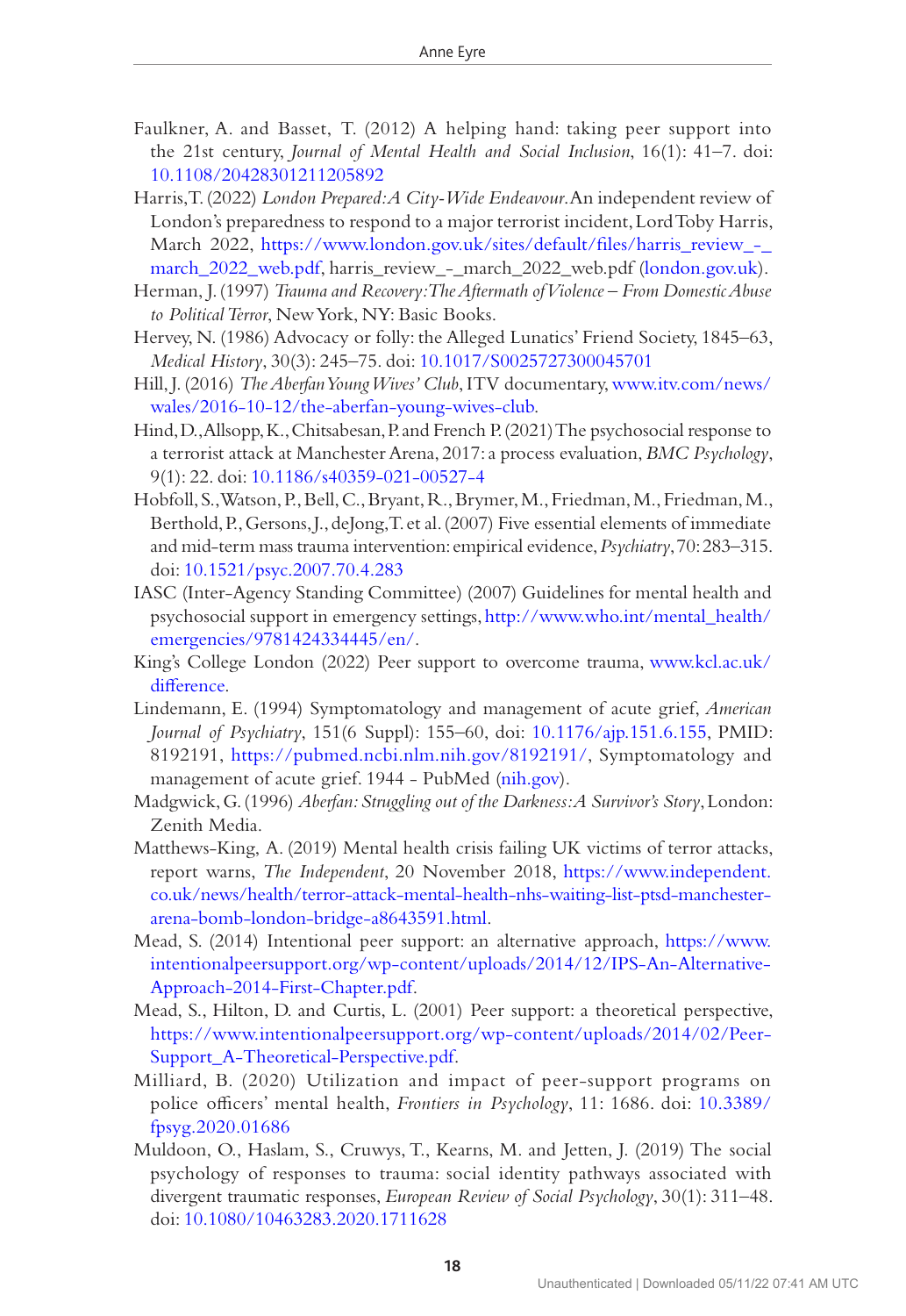- <span id="page-18-12"></span>NAO (National Audit Office) (2006) *Review of the Experiences of United Kingdom Nationals Affected by the Indian Ocean Tsunami*, London: NAO.
- <span id="page-18-14"></span>NATO (2008) *Psychosocial Care for People Affected by Disasters and Major Incidents: A Model for Designing, Delivering and Managing Psychosocial Services for People Involved in Major Incidents, Conflict, Disasters and Terrorism*, Brussels: NATO.
- <span id="page-18-17"></span>NICE (National Institute for Care and Excellence) (2018) Post-traumatic stress disorder, NICE Guideline (NG116), [https://www.nice.org.uk/guidance/NG116.](https://www.nice.org.uk/guidance/NG116)
- <span id="page-18-0"></span>Norris, F. and Stevens, S. (2007) Community resilience and the principles of mass trauma intervention, *Psychiatry: Interpersonal and Biological Processes*, 70(4): 320–8. doi: [10.1521/psyc.2007.70.4.320](https://doi.org/10.1521/psyc.2007.70.4.320)
- <span id="page-18-11"></span>Oscar Kilo (2021) – home of the national police wellbeing service, [https://oscarkilo.](https://oscarkilo.org.uk/) [org.uk/](https://oscarkilo.org.uk/).
- <span id="page-18-7"></span>Penney, D. (2018) *Defining 'Peer Support': Implications for Policy, Practice, and Research*, Sudbury, MA: Advocates for Human Potential, Inc.
- <span id="page-18-5"></span>Penney, D., Mead, S. and Prescott, L. (2008) *Starting Peer Support: A Manual for People with Mental Health and Physical Health Issues*, Rockville, MD: Substance Abuse and Mental Health Services Administration, U.S. Department of Health and Human Services.
- <span id="page-18-15"></span>PHE (Public Health England) (2019) *PHE strategy 2020–25*, London: PHE, [https://](https://www.gov.uk/government/publications/phe-strategy-2020-to-2025) [www.gov.uk/government/publications/phe-strategy-2020-to-2025](https://www.gov.uk/government/publications/phe-strategy-2020-to-2025).
- <span id="page-18-2"></span>Quarantelli, E. L. (1991) More and worse disasters in the future, Preliminary Paper #158, Newark, DE: University of Delaware.
- <span id="page-18-16"></span>Reifels, L., Pietrantoni, L., Prati, G., Kim, Y., Kilpatrick, D.G., Dyb, G. et al. (2013) Lessons learned about psychosocial responses to disaster and mass trauma: an international perspective, *European Journal of Psychotraumatology*, 4, [https://www.](https://www.ncbi.nlm.nih.gov/pmc/articles/PMC3873118) [ncbi.nlm.nih.gov/pmc/articles/PMC3873118](https://www.ncbi.nlm.nih.gov/pmc/articles/PMC3873118). doi: [10.3402/ejpt.v4i0.22897](https://doi.org/10.3402/ejpt.v4i0.22897)
- <span id="page-18-10"></span>Repper, J. and Carter, T. (2011) A review of the literature on peer support in mental health services, *Journal of Mental Health*, 20(4): 392–411. doi: [10.3109/09638237.2011.583947](https://doi.org/10.3109/09638237.2011.583947)
- <span id="page-18-1"></span>Rew, N. (2021) Supporting the survivors: experiences and perceptions of peer support offered to UK terrorist survivors, *International Review of Victimology*, 27(1): 63–79. doi: [10.1177/0269758020964364](https://doi.org/10.1177/0269758020964364)
- <span id="page-18-8"></span>Rosenfeld, E.K. (2018) The fire that changed the way we think about grief, *The Crimson*, 29 November.
- <span id="page-18-4"></span>Shalaby, R. and Agyapong, V. (2020) Peer support in mental health: literature review, *JMIR Mental Health*, 7(6): e15572. doi: [10.2196/15572](https://doi.org/10.2196/15572)
- <span id="page-18-3"></span>Shaw, C. (2014) *Peer Support in Secure Services: Final Report*, London: Together for Mental Wellbeing.
- <span id="page-18-13"></span>Sphere Association (2018) *The Sphere Handbook – Humanitarian Charter and Minimum Standards in Humanitarian Response*, Sphere Association, [https://handbook.](https://handbook.spherestandards.org/en/sphere/﻿#﻿ch001) [spherestandards.org/en/sphere/](https://handbook.spherestandards.org/en/sphere/﻿#﻿ch001)#ch001.
- <span id="page-18-9"></span>Spooner, P. (1990) The role of the family support group in helping to prevent major disasters (unpublished paper), Herald Families Association, Herald Charitable Trust.
- <span id="page-18-6"></span>Stratford, A., Halpin, A., Phillips, K., Skerritt, F., Beales, A., Cheng, V., Hammond, M., O'Hagan, M., Loreto, C., Tiengtom, K. et al. (2017) The growth of peer support: an international charter, *Journal of Mental Health*, doi: [10.1080/09638237.2017.1340593.](https://doi.org/10.1080/09638237.2017.1340593)